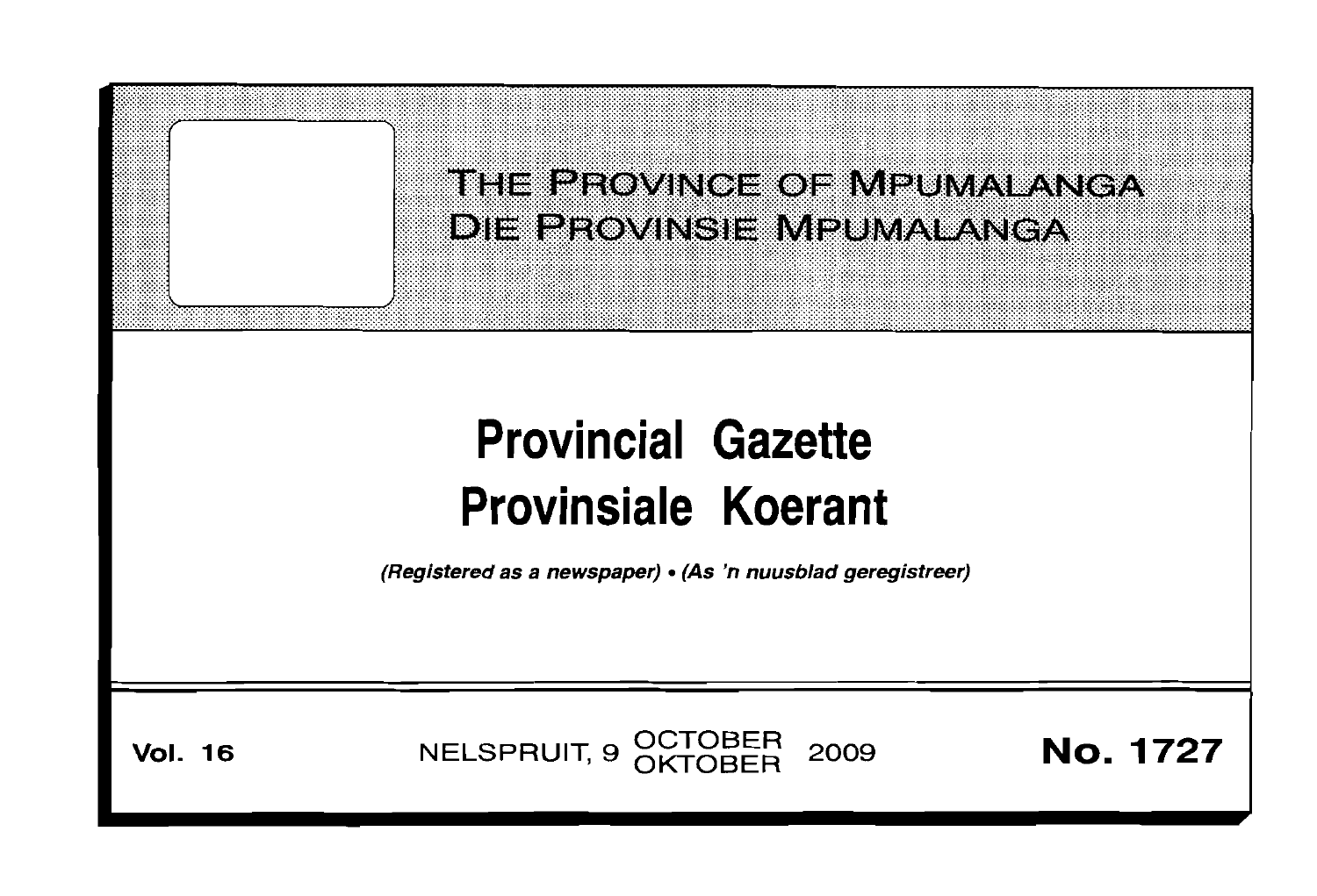No.

# **CONTENTS • INHOUD**

*Page Gazette* No. No.

#### **GENERAL NOTICES' ALGEMENE KENNISGEWINGS**

| 311                            |                                                                                                                | 8  | 1727 |  |
|--------------------------------|----------------------------------------------------------------------------------------------------------------|----|------|--|
| 311                            |                                                                                                                | 8  | 1727 |  |
| 312                            |                                                                                                                | 8  | 1727 |  |
| 312                            |                                                                                                                | 9  | 1727 |  |
| 313                            |                                                                                                                | 9  | 1727 |  |
| 313                            |                                                                                                                | 9  | 1727 |  |
| 314                            |                                                                                                                | 10 | 1727 |  |
| 314                            |                                                                                                                | 10 | 1727 |  |
| 315                            |                                                                                                                | 10 | 1727 |  |
| 315                            |                                                                                                                | 11 | 1727 |  |
| 318                            |                                                                                                                | 11 | 1727 |  |
| 318                            |                                                                                                                | 11 | 1727 |  |
| 319                            |                                                                                                                | 12 | 1727 |  |
| 319                            |                                                                                                                | 12 | 1727 |  |
| 320                            |                                                                                                                | 18 | 1727 |  |
| 320                            |                                                                                                                | 18 | 1727 |  |
| 321                            |                                                                                                                | 12 | 1727 |  |
| 321                            |                                                                                                                | 13 | 1727 |  |
| 322                            |                                                                                                                | 13 | 1727 |  |
| 322                            |                                                                                                                | 13 | 1727 |  |
| 323                            |                                                                                                                | 14 | 1727 |  |
| 323                            |                                                                                                                | 14 | 1727 |  |
| 324                            | Town-planning and Townships Ordinance (15/1986): Establishment of township: Drum Rock Industrial Park          | 14 | 1727 |  |
| 324                            | Ordonnansie op Dorpsbeplanning en Dorpe (15/1986): Stigting van dorp: Drum Rock Industrial Park                | 15 | 1727 |  |
| 325                            | Town-planning and Townships Ordinance (15/1986): Rezoning: Portion 14, Erf 187, Hectorspruit Extension 1       | 15 | 1727 |  |
| 325                            | Ordonnansie op Dorpsbeplanning en Dorpe (15/1986): Hersonering: Gedeelte 14, Erf 187, Hectorspruit-            | 16 | 1727 |  |
| 326                            | Local Government Ordinance (17/1939): Permanent closure of public road: Portion of Emnotweni Avenue, Riverside | 16 | 1727 |  |
| 326                            | Ordonnansie op Plaaslike Bestuur (17/1939): Permanente sluiting van openbare pad: Gedeelte van                 | 16 | 1727 |  |
| 327                            | Mpumalanga Gambling Act (5/1995): Application for a site operator licence: Live By Nite Eating House           | 17 | 1727 |  |
| <b>LOCAL AUTHORITY NOTICES</b> |                                                                                                                |    |      |  |
| 222                            | Town-planning and Townships Ordinance (15/1986): Govan Mbeki Municipality: Thichardt Amendment Scheme 124.     | 19 | 1727 |  |
|                                |                                                                                                                | 19 | 1727 |  |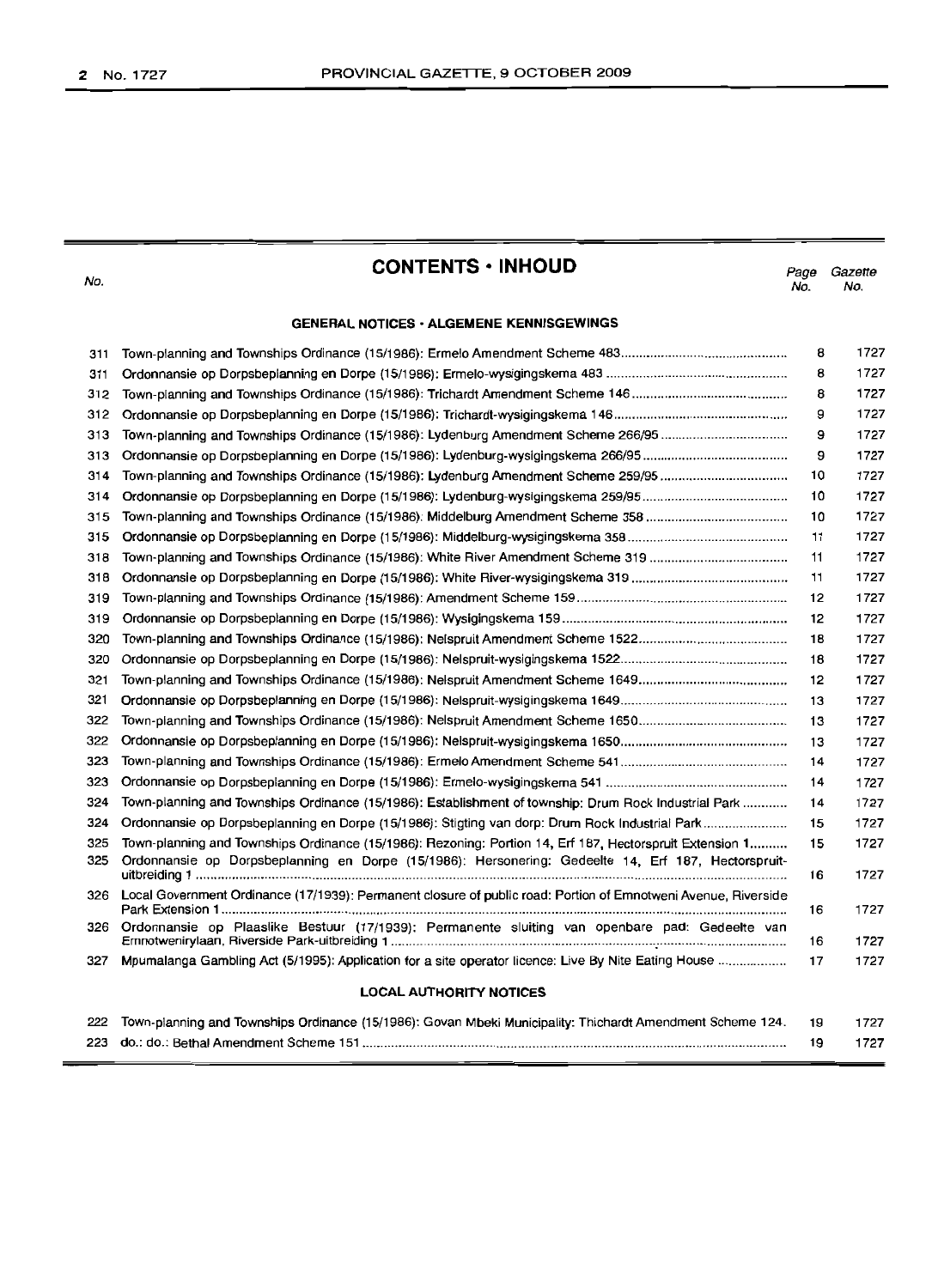| <b>IMPORTANT NOTICE</b>                                                                                                                                            |                                                                                                        |  |  |  |
|--------------------------------------------------------------------------------------------------------------------------------------------------------------------|--------------------------------------------------------------------------------------------------------|--|--|--|
| The                                                                                                                                                                |                                                                                                        |  |  |  |
| <b>Mpumalanga Province Provincial Gazette Function</b>                                                                                                             |                                                                                                        |  |  |  |
| will be transferred to the                                                                                                                                         |                                                                                                        |  |  |  |
| <b>Government Printer</b> in Pretoria                                                                                                                              |                                                                                                        |  |  |  |
| as from 1 April 2005                                                                                                                                               |                                                                                                        |  |  |  |
| <b>NEW PARTICULARS ARE AS FOLLOWS:</b>                                                                                                                             |                                                                                                        |  |  |  |
| <b>Physical address:</b>                                                                                                                                           | <b>Postal address:</b>                                                                                 |  |  |  |
| <b>Government Printing Works</b><br>149 Bosman Street<br>Pretoria                                                                                                  | Private Bag X85<br>Pretoria<br>0001                                                                    |  |  |  |
| <b>New contact persons:</b> Louise Fourie Tel.: (012) 334-4686<br>Mrs H. Wolmarans Tel.: (012) 334-4591                                                            |                                                                                                        |  |  |  |
| Fax number: (012) 323-8805                                                                                                                                         |                                                                                                        |  |  |  |
| E-mail address:<br>hester.wolmarans@gpw.gov.za<br>louise.fourie@gpw.gov.za                                                                                         |                                                                                                        |  |  |  |
| <b>Contact persons for subscribers:</b>                                                                                                                            |                                                                                                        |  |  |  |
|                                                                                                                                                                    | Mrs S. M. Milanzi Tel.: (012) 334-4734<br>Mrs J. Wehmeyer Tel.: (012) 334-4753<br>Fax.: (012) 323-9574 |  |  |  |
| This phase-in period is to commence from 18 March 2005 (suggest date of advert)<br>and notice comes into operation as from 1 April 2005.                           |                                                                                                        |  |  |  |
| Subscribers and all other stakeholders are advised to send their advertisements<br>directly to the Government Printing Works, two weeks before the 1st April 2005. |                                                                                                        |  |  |  |
| In future, adverts have to be paid in advance<br>before being published in the Gazette.                                                                            |                                                                                                        |  |  |  |
| <b>AWIE VAN ZYL</b>                                                                                                                                                |                                                                                                        |  |  |  |

Advertising Manager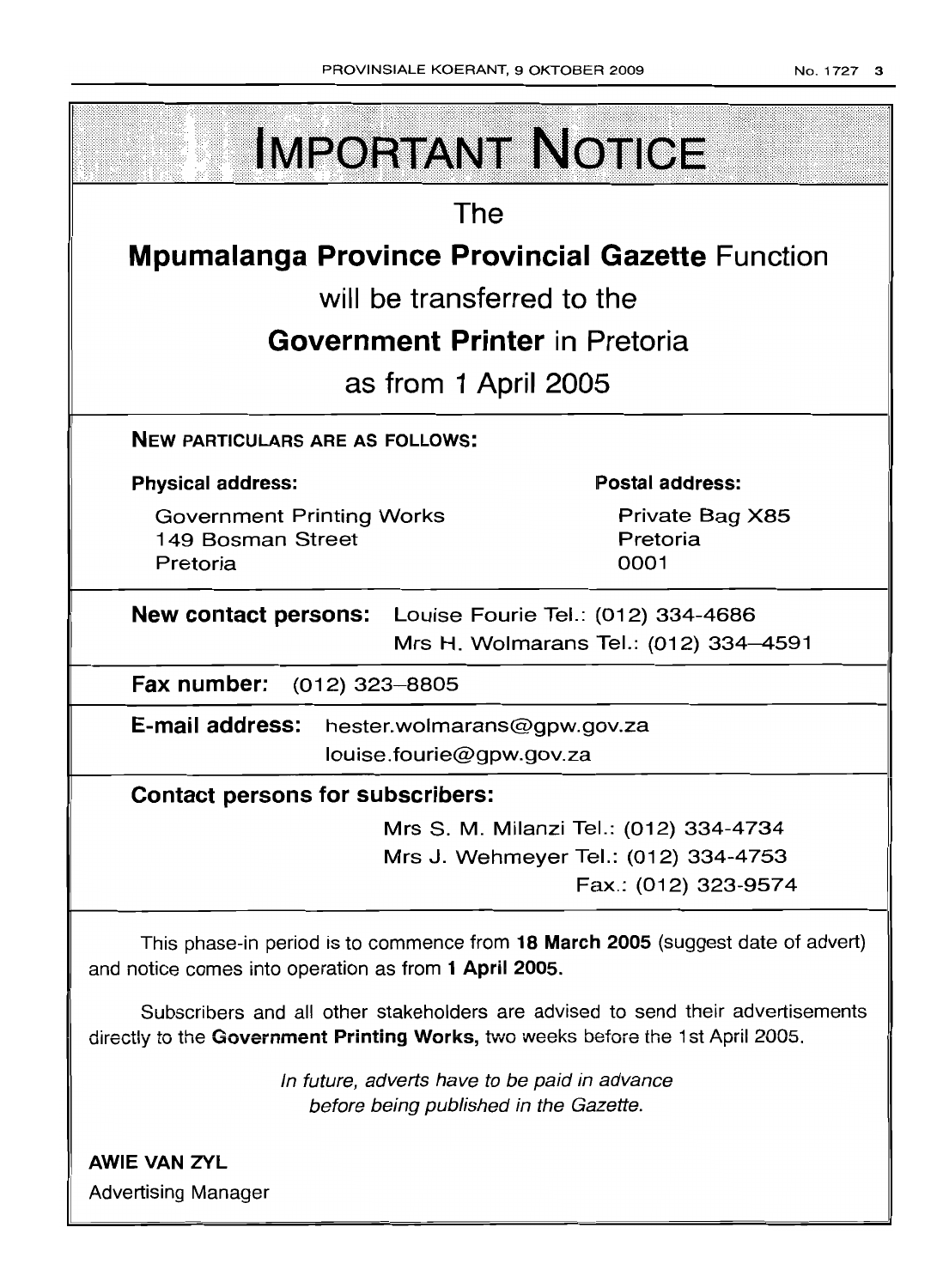| IT IS THE CLIENTS RESPONSIBILITY TO ENSURE THAT THE CORRECT AMOUNT IS PAID<br>AT THE CASHIER OR DEPOSITED INTO THE GOVERNMENT PRINTING WORKS BANK<br>ACCOUNT AND ALSO THAT THE REQUISITION/COVERING LETTER TOGETHER WITH<br>THE ADVERTISEMENTS AND THE PROOF OF DEPOSIT REACHES THE GOVERNMENT<br>PRINTING WORKS IN TIME FOR INSERTION IN THE PROVINCIAL GAZETTE. |                                                                                                       |  |  |  |  |  |
|-------------------------------------------------------------------------------------------------------------------------------------------------------------------------------------------------------------------------------------------------------------------------------------------------------------------------------------------------------------------|-------------------------------------------------------------------------------------------------------|--|--|--|--|--|
| NO ADVERTISEMENTS WILL BE PLACED WITHOUT PRIOR PROOF OF PRE-PAYMENT.                                                                                                                                                                                                                                                                                              |                                                                                                       |  |  |  |  |  |
|                                                                                                                                                                                                                                                                                                                                                                   | $\frac{1}{4}$ page R 187.37<br>Letter Type: Arial<br>Size: 10<br>Line Spacing: At:<br>Exactly<br>11pt |  |  |  |  |  |
| A PRICE<br><b>INCREASE OF</b><br><b>8,5% WILL BE</b><br><b>EFFECTIVE ON</b><br><b>ALL TARIFFS</b><br><b>FROM</b><br>1 MAY 2008                                                                                                                                                                                                                                    | $\frac{1}{4}$ page R 374.75<br>Letter Type: Arial<br>Size: 10<br>Line Spacing: At:<br>Exactly<br>11pt |  |  |  |  |  |
|                                                                                                                                                                                                                                                                                                                                                                   | $\frac{1}{4}$ page R 562.13<br>Letter Type: Arial<br>Size: 10<br>Line Spacing: At:<br>Exactly<br>11pt |  |  |  |  |  |
|                                                                                                                                                                                                                                                                                                                                                                   | $\frac{1}{4}$ page R 749.50<br>Letter Type: Arial<br>Size: 10<br>Line Spacing: At:<br>Exactly<br>11pt |  |  |  |  |  |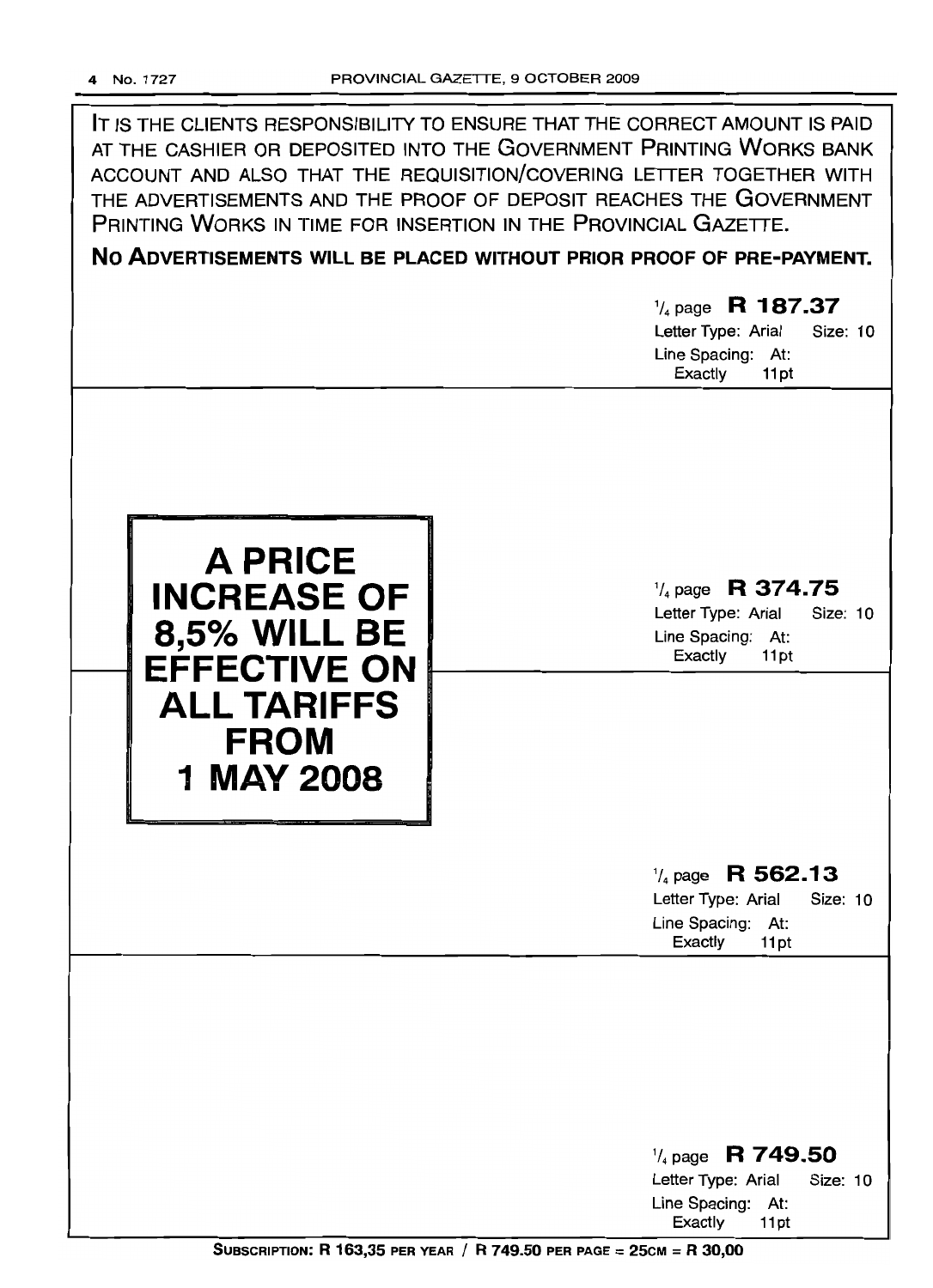

- (2) The date for the publication of a **separate** Mpumalanga Province Provincial Gazette is negotiable.
- 2. (1) Copy of notices received **after closing time** will be held over for publication in the next Mpumalanga Province Provincial Gazette.
	- (2) Amendment or changes in copy of notices cannot be undertaken unless instructions are received **before 10:00 on Thursdays.**
	- (3) Copy of notices for publication or amendments of original copy can not be accepted over the telephone and must be brought about by letter, by fax or by hand. The Government Printer will not be liable for any amendments done erroneously.
	- (4) In the case of cancellations a refund of the cost of a notice will be considered only if the instruction to cancel has been received on or before the stipulated closing time as indicated in paragraph 2 (2).

# **ApPROVAL OF NOTICES**

3. In the event where a cheque, submitted by an advertiser to the Government Printer as payment, is dishonoured, then the Government Printer reserves the right to refuse such client further access to the Mpumalanga Province Provincial Gazette untill any outstanding debts to the Government Printer is settled in full.

# **THE GOVERNMENT PRINTER INDEMNIFIED AGAINST LIABILITY**

- 4. The Government Printer will assume no liability in respect of--
	- (1) any delay in the publication of a notice or publication of such notice on any date other than that stipulated by the advertiser;
	- (2) erroneous classification of a notice, or the placement of such notice in any section or under any heading other than the section or heading stipulated by the advertiser;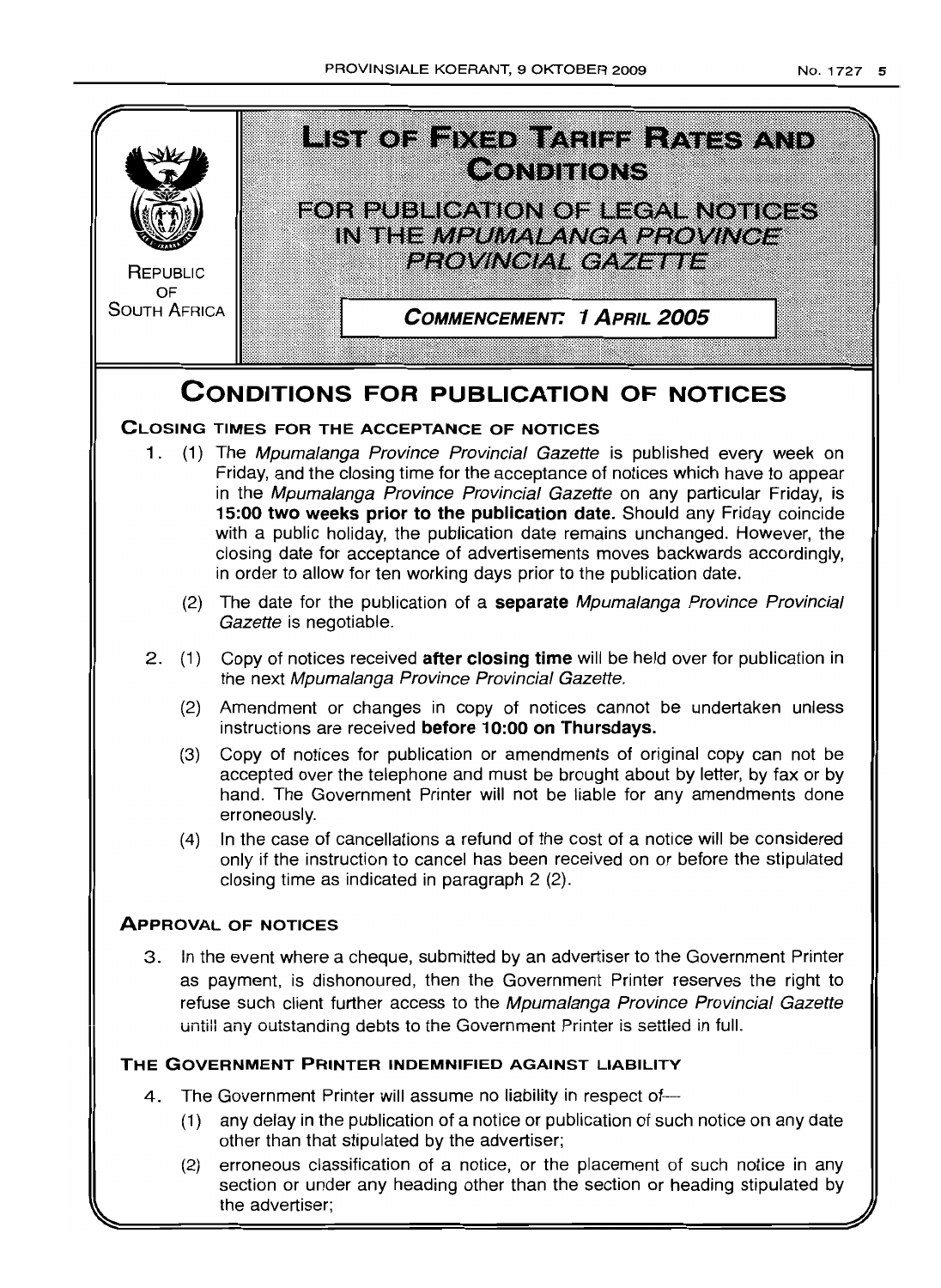(3) any editing, revision, omission, typographical errors or errors resulting from faint or indistinct copy.

# LIABILITY OF ADVERTISER

5. Advertisers will be held liable for any compensation and costs arising from any action which may be instituted against the Government Printer in consequence of the publication of any notice.

# **COPY**

- 6. Copy of notices must be typed on one side of the paper only and may not constitute part of any covering letter or document.
- 7. At the top of any copy, and set well apart from the notice, the following must be stated:

Where applicable

- (1) The heading under which the notice is to appear.
- (2) The cost of publication applicable to the notice, in accordance with the "Word Count Table".

# PAYMENT OF COST

- 9. With effect from 1 April 2005 no notice will be accepted for publication unless the cost of the insertion(s) is prepaid in CASH or by CHEQUE or POSTAL ORDERS. It can be arranged that money can be paid into the banking account of the Government Printer, in which case the deposit slip accompanies the advertisement before publication thereof.
- 10. (1) The cost of a notice must be calculated by the advertiser in accordance with the word count table.
	- (2) Where there is any doubt about the cost of publication of a notice, and in the case of copy, an enquiry, accompanied by the relevant copy, should be addressed to the Advertising Section, Government Printing Works, Private Bag X85, Pretoria, 0001 [Fax: (012) 323-8805], before publication.
- 11 . Overpayment resulting from miscalculation on the part of the advertiser of the cost of publication of a notice will not be refunded, unless the advertiser furnishes adequate reasons why such miscalculation occurred. In the event of underpayments, the difference will be recovered from the advertiser, and the notice(s) will not be published until such time as the full cost of such publication has been duly paid in cash or by cheque or postal orders, or into the banking account.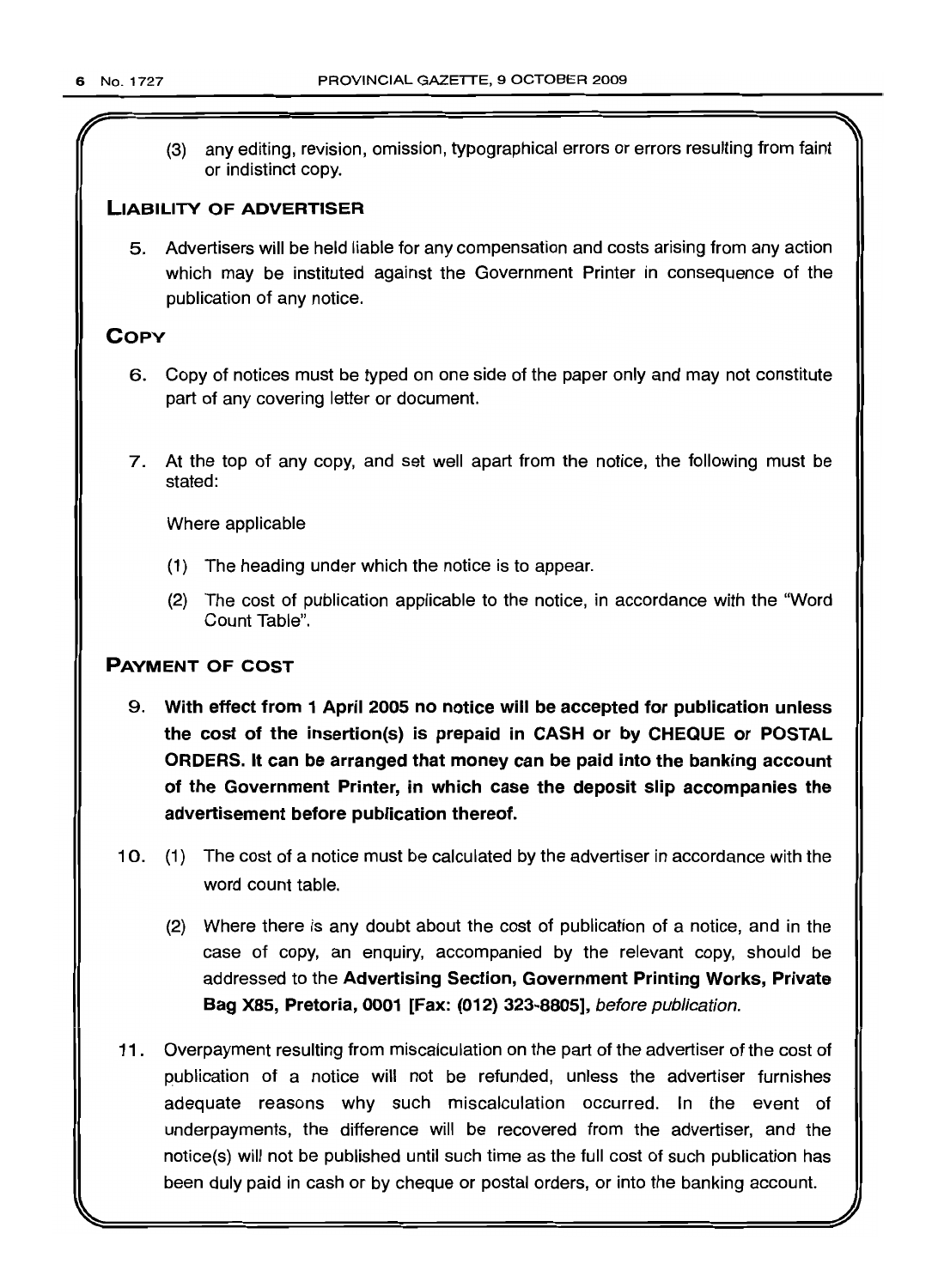- 12. In the event of a notice being cancelled, a refund will be made only if no cost regarding the placing of the notice has been incurred by the Government Printing Works.
- 13. The Government Printer reserves the right to levy an additional charge in cases where notices, the cost of which has been calculated in accordance with the Word Count Table, are subsequently found to be excessively lengthy or to contain overmuch or complicated tabulation.

# PROOF OF PUBLICATION

14. Copies of the Mpumalanga Province Provincial Gazette which may be required as proof of publication, may be ordered from the Government Printer at the ruling price. The Government Printer will assume no liability for any failure to post such Mpumalanga Province Provincial Gazette(s) or for any delay in despatching it/them.

# **GOVERNMENT PRINTERS BANK ACCOUNT PARTICULARS**

Bank: ABSA

BOSMAN STREET

Account No.: 4057114016

Branch code: 632005

Reference No.: 00000047

Fax No.: (012) 323 8805

# Enquiries:

| Mrs. L. Fourie    | Tel.: (012) 334-4686 |
|-------------------|----------------------|
| Mrs. H. Wolmarans | Tel.: (012) 334-4591 |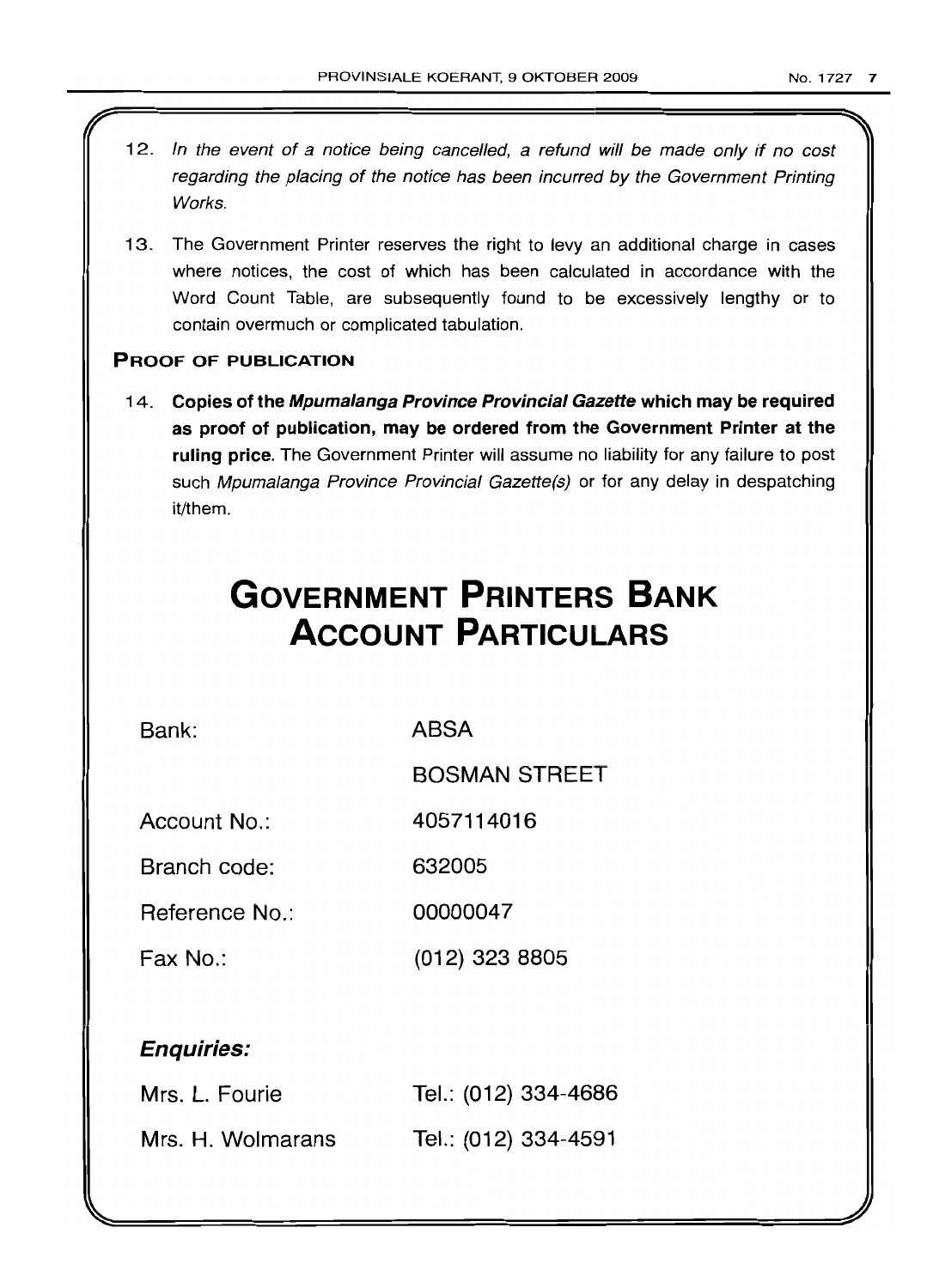# **GENERAL NOTICES • ALGEMENE KENNISGEWINGS**

### **NOTICE 311 OF 2009**

NOTICE OF APPLICATION FOR AMENDMENT OF TOWN-PLANNING SCHEME IN TERMS OF SECTION 56 (1) (b) (i) OF THE TOWN-PLANNING AND TOWNSHIPS ORDINANCE 1986, (ORDINANCE 15 OF 1986)

#### **ERMELO AMENDMENT SCHEME** 483 **& ANNEXURE** 264

We, Reed & Partners Land Surveyors, being the authorised agent of the owner of Portion 1 of Erf 770, Ermelo, hereby give notice in terms of section 56 (1) (b) (i) of the Town-planning and Townships Ordinance, 1986, that we have applied to the Municipality of Msukaligwa for the amendment of the town-planning scheme known as Ermelo Town-planning Scheme, 1982, by the rezoning of the property described above, situated at 2 Robertson Street, Ermelo, from Residential 1 to Special for a guesthouse with restaurant facilities.

Particulars of the application will lie for inspection during normal office hours at the office of the Municipal Manager, Civic Centre, Taute Street, Ermelo, for the period of 28 days from 2 October 2009.

Objections to or representations in respect of the application must be lodged with or made in writing to the Municipal Manager at the above address or at P.O. Box 48, Ermelo, 2350, within a period of 28 days from 2 October 2009.

Address of agent: Reed & Partners, Professional Land Surveyors, P.O. Box 132, Ermelo, 2350. Tel. No. (017) 811-2348.

#### **KENNISGEWING 311 VAN 2009**

**•**

KENNISGEWING VAN AANSOEK OM WYSIGING VAN DORPSBEPLANNINGSKEMA INGEVOLGE ARTIKEL 56 (1) (b) (i) VAN DIE ORDONNANSIE OP DORPSBEPLANNING EN DORPE, 1986 (ORDONNANSIE 15 VAN 1986)

#### **ERMELO·WYSIGINGSKEMA 483 & BYLAE 264**

Ons, Reed & Vennote Landmeters, synde die gemagtigde agent van die eienaar van Gedeelte 1 van Erf 770, Ermelo, gee hiermee ingevolge artikel 56 (1) (b) (i) van die Ordonnansie op Dorpsbeplanning en Dorpe, 1986, kennis dat ons by die Munisipaliteit van Msukaligwa aansoek gedoen het om die wysiging van die dorpsbeplanningskema bekend as Ermelo Dorpsbeplanningskema, 1982, deur die hersonering van die eiendom hierbo beskryf, geleë te Robertsonstraat 2, Ermelo, van Residensieel 1 na Spesiaal vir 'n gastehuis met restaurant geriewe.

Besonderhede van die aansoek lê ter insae gedurende gewone kantoorure by die kantoor van die Munisipale Bestuurder, Burgersentrum, Tautestraat, Ermelo, vir 'n tydperk van 28 dae vanaf 2 Oktober 2009.

Besware teen of vertoë ten opsigte van die aansoek moet binne 'n tydperk van 28 dae vanaf 2 Oktober 2009 skriftelik by of tot die Munisipale Bestuurder by bovermelde adres of by Posbus 48, Ermelo, 2350, ingedien of gerig word.

Adres van agent: Reed & Vennote, Professionele Landmeters, Posbus 132, Ermelo, 2350. Tel. No. (017) 811-2348.

2-9

### **NOTICE 312 OF 2009**

NOTICE OF APPLICATION FOR AMENDMENT OF TOWN-PLANNING SCHEME IN TERMS OF SECTION 56 (1) (b) (i) OF THE TOWN-PLANNING AND TOWNSHIPS ORDINANCE, 1986 (ORDINANCE 15 OF 1986)

#### **TRICHARDT AMENDMENT SCHEME** 146

I, Hendrik Lochner Susan, the authorised agent of the owner of Portion 11 of Erf 371, Trichardt, Registration Division IS, Province of Mpumalanga, hereby give notice in terms of section 56 (1) (b) (i) of the Town-planning and Townships Ordinance, 1986, that I have applied to the Govan Mbeki Municipality for the amendment of the town-planning scheme known as the Trichardt Town-planning Scheme, 1988, by the rezoning of the property described above, situated at the corner of Bekker and Grove Streets, Trichardt, from "Residential 1" to "Residential 3".

Particulars of the application will lie for inspection during normal office hours at the Municipal Manager, Govan Mbeki Municipality, Central Business Area, Secunda, 2302, for a period of 28 days from 2 October 2009.

Objections to or representations in respect of the application must be lodged with or made in writing to the Municipal Manager, Govan Mbeki Municipality, Private Bag X1017, Secunda, 2302, within a period of 28 days from 2 October 2009.

Address of agent: Reed & Partners Secunda, P.O. Box 985, Secunda, 2302. Tel. No. (017) 631-1394. Fax No. (017) 631-1770.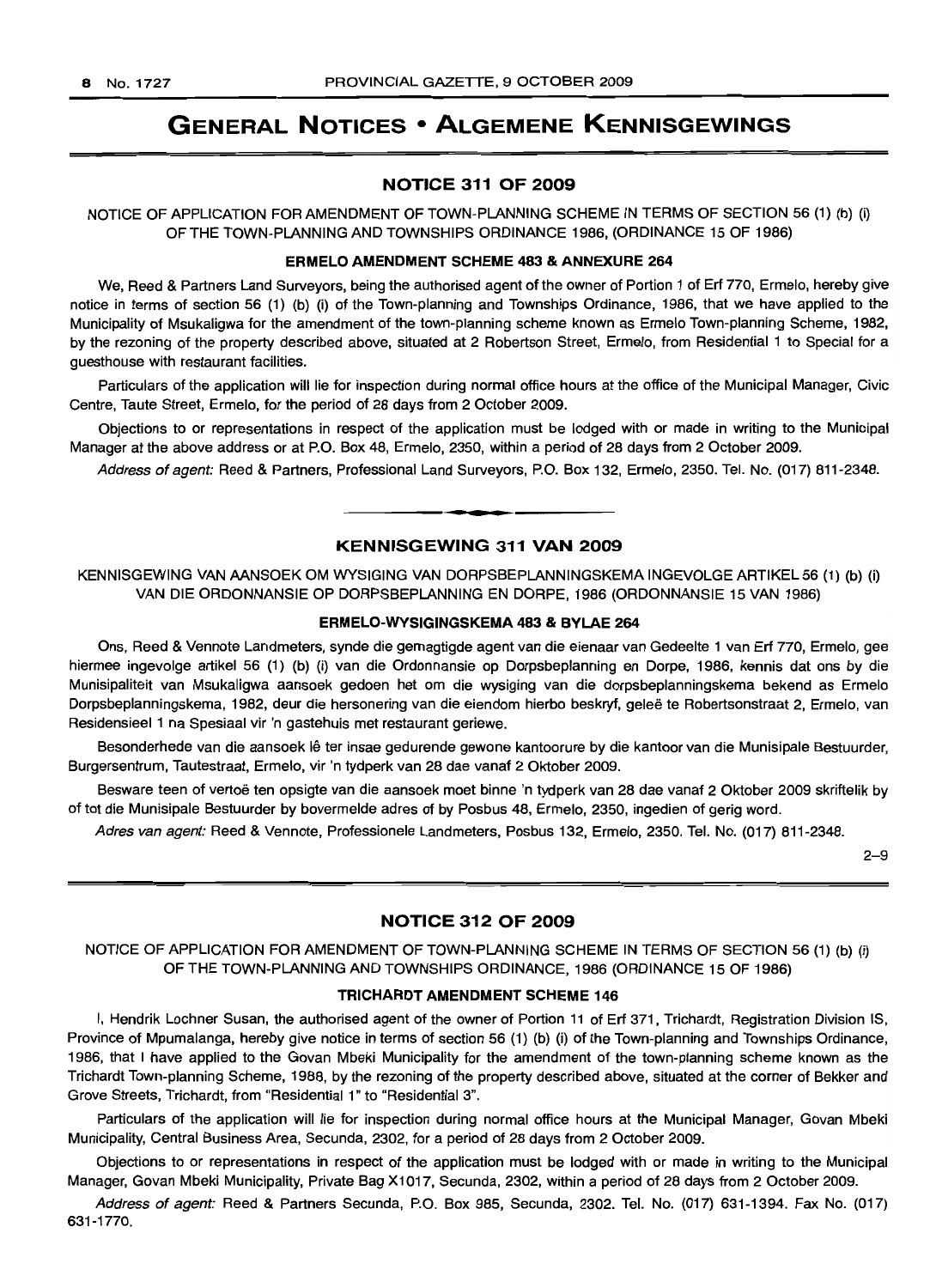### **KENNISGEWING 312 VAN 2009**

KENNISGEWING VAN AANSOEK OM WYSIGING VAN DORPSBEPLANNINGSKEMA INGEVOLGE ARTIKEL 56 (1) (b) (i) VAN DIE ORDONNANSIE OP DORPSBEPLANNING EN DORPE, 1986 (ORDONNANSIE 15 VAN 1986)

#### **TRICHARDT·WYSIGINGSKEMA 146**

Ek, Hendrik Lochner Susan, synde die gemagtigde agent van die eienaar van Gedeelte **11** van Erf 371, Trichardt, Registrasieafdeling IS, provinsie Mpumalanga, gee hiermee ingevolge artikel 56 (1) (b) (i) van die Ordonnansie op Dorpsbeplanning en Dorpe, 1986, kennis dat ek by Govan Mbeki Munisipaliteit aansoek gedoen het om die wysiging van die dorpsbeplanningskema bekend as Trichardt Dorpsbeplanningskema, 1988, deur die hersonering van die eiendom hierbo beskryf, geleë op die hoek van Bekker- en Grovestraat, Trichardt, van "Residensieel 1" na "Residensieel 3".

Besonderhede van die aansoek lê ter insae gedurende gewone kantoorure by die kantoor van die Munisipale Bestuurder, Govan Mbeki Munisipaliteit, Sentrale Besigheidsarea, Secunda, 2302, vanaf 2 Oktober 2009.

Besware teen of vertoe ten opsigte van die aansoek moet binne 'n tydperk van 28 dae vanaf 2 Oktober 2009 skriftelik by of tot die Munisipale Bestuurder, Govan Mbeki Munisipaliteit, Privaatsak X1017, Secunda, 2302, gerig word.

Adres van agent: Reed & Vennote Secunda, Posbus 985, Secunda, 2302. Tel. No. (017) 631-1394. Faks No. (017) 631-1770.

2-9

# **NOTICE 313 OF 2009**

#### **LYDENBURG AMENDMENT SCHEME** 266/95

We, Terraplan Associates, being the authorised agents of the owner of Erf 2/52, Lydenburg, hereby give notice in terms of section 56 (1) (b) (i) & (ii) of the Town-planning and Townships Ordinance, 1986, that we have applied to the Thaba Chweu Municipality, Lydenburg Administrative Unit for the amendment of the town-planning scheme known as Lydenburg Town-planning Scheme, 1995, by the rezoning of the property described above, situated at 6 Johannes Coetzer Street, Lydenburg, from "Residential 1" to "Residential 2" at a density of 20 units per hectare (maximum 3 dwelling units/erven).

Particulars of the application will lie for inspection during normal office hours at the office of the Municipal Manager: Thaba Chweu Municipality, Lydenburg, Administrative Unit, Sentraal Street, Lydenburg, for the period of 28 days from 2 October 2009.

Objections to or representations in respect of the application must be lodged with or made in writing to the Municipal Manager at the above address or at P.O. Box 61, Lydenburg, 1120, within a period of 28 days from 2 October 2009.

Address of agent: (HS1807) Terraplan Associates, PO. Box 1903, Kempton Park, 1620.

#### **KENNISGEWING 313 VAN 2009**

**- .**

# **LYDENBURG-WYSIGINGSKEMA** 266/95

Ons, Terraplan Medewerkers, synde die gemagtigde agente van die eienaar van Erf 2/52, Lydenburg, gee hiermee ingevolge artikel 56 (1) (b) (i) & (ii) van die Ordonnansie op Dorpsbeplanning en Dorpe, 1986, kennis dat ons by die Thaba Chweu Munisipaliteit, Lydenburg Administratiewe Eenheid aansoek gedoen het om die wysiging van die dorpsbeplanningskema bekend as Lydenburg Dorpsbeplanningskema, 1995, deur die hersonering van die eiendom hierbo beskryf, geleë te Johannes Coetzerstraat 6, Lydenburg, vanaf "Residensieel 1" na "Residensieel 2" teen 'n digtheid van 20 eenhede per hektaar (maksimum 3 wooneenhede/erwe).

Besonderhede van die aansoek lê ter insae gedurende gewone kantoorure by die kantoor van die Munisipale Bestuurder: Thaba Chweu Munisipaliteit, Lydenburg Administratiewe Eenheid, Sentraalstraat, Lydenburg, vir 'n tydperk van 28 dae vanaf 2 Oktober 2009.

Besware teen of vertoë ten opsigte van die aansoek moet binne 'n tydperk van 28 dae vanaf 2 Oktober 2009 skriftelik by of tot die Munisipale Bestuurder by bovermelde adres of by Posbus 61, Lydenburg, 1120, ingedien of gerig word.

Adres van agent: (HS1807) Terraplan Medewerkers, Posbus 1903, Kempton Park, 1620.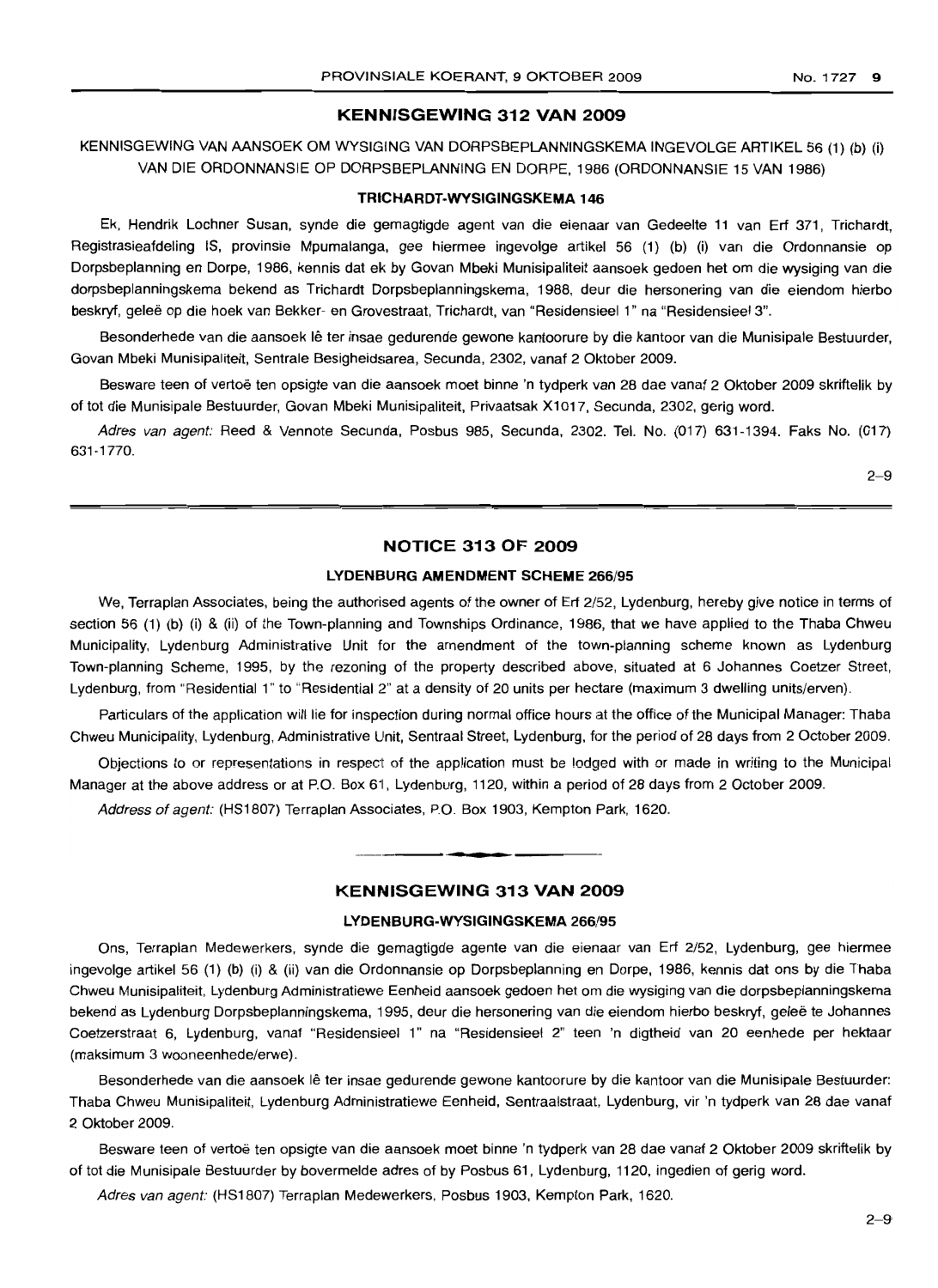### **NOTICE 314 OF 2009**

NOTICE OF APPLICATION FOR AMENDMENT OF TOWN-PLANNING SCHEME IN TERMS OF SECTION 28, READ WITH SECTION 56 (1) (b) (i) AND (ii) OF THE TOWN-PLANNING AND TOWNSHIPS ORDINANCE, 1986 (ORDINANCE 15 OF 1986)

#### **LYDENBLIRG AMENDMENT SCHEME** 259/95

We, Terraplan Associates, being the authorised agents of the owner of Erf 920, Mashishing, hereby give notice in terms of section 28 read with section 56 (1) (b) (i) & (ii) of the Town-planning and Townships Ordinance, 1986, that we have applied to the Thaba Chweu Municipality, Lydenburg Administrative Unit for the amendment of the town-planning scheme known as Lydenburg Town-planning Scheme, 1995, by the rezoning of a portion of the property described above, situated adjacent to Onderwys Street at the Fourth Street T-junction from "Public Open Space" to "Institutional".

Particulars of the application will lie for inspection during normal office hours at the office of the Municipal Manager, Thaba Chweu Municipality, Lydenburg Administrative Unit, Sentraal Street, Lydenburg for the period of 28 days from 02/10/2009.

Objections to or representations in respect of the application must be lodged with or made in writing to the Municipal Manager at the above address or at PO Box 61, Lydenburg, 1120, within a period of 28 days from 02/10/2009.

Address of agent: (HS1926) Terraplan Associates, PO Box 1903, Kempton Park, 1620.

# **KENNISGEWING 314 VAN 2009**

**•**

KENNISGEWING VAN AANSOEK OM WYSIGING VAN DORPSBEPLANNINGSKEMA INGEVOLGE ARTIKEL 28, SAAMGELEES MET ARTIKEL 56 (1) (b) (i) EN (ii) VAN DIE ORDONNANSIE OP DORPSBEPLANNING EN DORPE, 1986 (ORDONNANSIE 15 VAN 1986)

#### **LYDENBURG-WYSIGINGSKEMA** 259/95

Ons, Terraplan Medewerkers, synde die gemagtigde agente van die eienaar van Erf 920, Mashishing, gee hiermee ingevolge artikel 28 saamgelees met artikel 56 (1) (b) (i) & (ii) van die Ordonnansie op Dorpsbeplanning en Dorpe, 1986, kennis dat ons by die Thaba Chweu Munisipaliteit, Lydenburg Administratiewe Eenheid aansoek gedoen het om die wysiging van die dorpsbeplanningskema bekend as Lydenburg-dorpsbeplanningskema, 1995, deur die hersonering van 'n gedeelte van die eiendom geleë aangrensend aan Onderwysstraat en Vierde Straat T-aansluiting vanaf "Openbare Oopruimte" na "Inrigting".

Besonderhede van die aansoek lê ter insae gedurende gewone kantoorure by die kantoor van die Munisipale Bestuurder, Thaba Chweu Munisipaliteit, Lydenburg Administratiewe Eenheid, Sentraalstraat, Lydenburg, vir 'n tydperk van 28 dae vanaf 02/10/2009.

Besware teen of vertoë ten opsigte van die aansoek moet binne 'n tydperk van 28 dae vanaf 02/10/2009 skriftelik by of tot die Munisipale Bestuurder by bovermelde adres of by Posbus 61, Lydenburg, 1120, ingedien of gerig word.

Adres van agent: (HS1926) Terraplan Medewerkers, Posbus 1903, Kempton Park, 1620.

2-9

# **NOTICE 315 OF 2009**

#### **MIDDELBURG AMENDMENT SCHEME** 358

# NOTICE OF APPLICATION FOR AMENDMENT OF TOWN-PLANNING SCHEME IN TERMS OF SECTION 56 (1) (b) (i) OF THE TOWN-PLANNING AND TOWNSHIPS ORDINANCE, 1986 (ORDINANCE 15 OF 1986)

I, Heleen Keyter, *Va* DrawMaster, being the authorized agent of the owner of Portion 1 of Erf 80, Township of Middelburg, hereby give notice in terms of section 56 (1) (b) (i) of the Town-planning and Townships Ordinance that I have applied to the Steve Tshwete Local Municipality for the amendment of the town-planning scheme known as Steve Tshwete Town-planning Scheme, 2004, by the rezoning of the properties described above situated at Cowen Ntuli Street from: "Residential 1" to: "Business 3" with dwellings.

Particulars of the application will lie for inspection during normal office hours at the office of the Town Secretary, Room C314, Municipal Building, Middelburg, for a period of 28 days from 2 October 2009.

Objections to or representations in respect of the application must be lodged with or made in writing to the Secretary at the above address or at PO Box 14, Middelburg, 1050, within a period of 28 days from 2 October 2009.

Address of agent: Heleen Keyter, Va DrawMaster, PO Box 2972, Middelburg, 1050.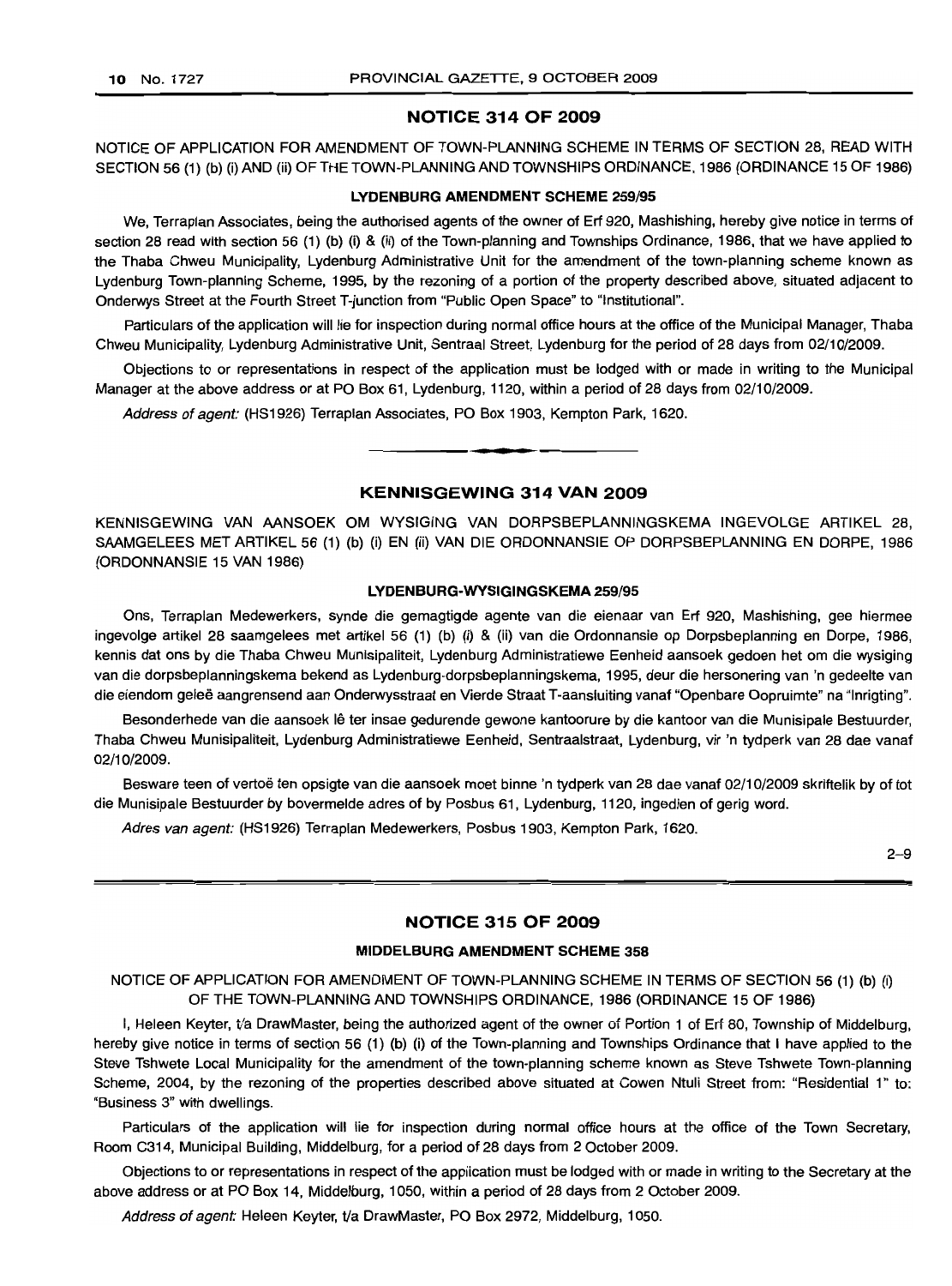# **KENNISGEWING 315 VAN 2009**

#### **MIDDELBURG-WYSIGINGSKEMA** 358

KENNISGEWING VAN AANSOEK OM WYSIGING VAN DORPSBEPLANNINGSKEMA INGEVOLGE ARTIKEL 56 (1) (b) (i) VAN DIE ORDONNANSIE OP DORPSBEPLANNING EN DORPE, 1986 (ORDONNANSIE 15 VAN 1986)

Ek, Heleen Keyter, h/a DrawMaster synde die gemagtigde agent van die eienaar van Gedeelte 2 van Erf 80, Middelburg, gee hiermee ingevolge artikel 56 (1) (b) (i) van die Ordonnansie op Dorpsbeplanning en Dorpe, kennis dat ek by die Steve Tshwete Plaaslike Munisipaliteit aansoek gedoen het om die wysiging van die dorpsbeplanningskema bekend as Steve Tshwete-dorpsbeplanningskema, 2004, deur die hersonering van die eiendom hierbo beskryf gelee te Cowen Ntulistraat van: "Residensieel 1" na: "Besigheid 3" met wooneenhede.

Besonderhede van die aansoek lê ter insae gedurende gewone kantoorure by die kantoor van die Stadssekretaris, Kamer C314, Munisipale Gebou, Middelburg, vir 'n tydperk van 28 dae vanaf 2 Oktober 2009.

Besware of vertoë ten opsigte van die aansoek moet binne 'n tydperk van 28 dae vanaf 2 Oktober 2009 skriftelik by of tot die Sekretaris by bovermelde adres of by Posbus 14, Middelburg, 1050, ingedien of gerig word.

Adres van agent: Heleen Keyter, h/a DrawMaster, Posbus 2972, Middelburg, 1050.

2-9

# **NOTICE 318 OF 2009**

## **WHITE RIVER AMENDMENT SCHEME** 319

NOTICE OF APPLICATION FOR AMENDMENT OF TOWN-PLANNING SCHEME IN TERMS OF SECTION 56 (1) (b) (i) OF THE TOWN-PLANNING AND TOWNSHIPS ORDINANCE, 1986 (ORDINANCE 15 OF 1986)

We, Mabunda Attorneys, being the authorised agent of the registered owner of Erf 55, Coltshill Extension 1, hereby give notice in terms of section 56 (1) (b) (i) of the Town-planning and Townships Ordinance, 1986, (Ordinance 15 of 1986), that we have applied to the Mbombela Local Municipality for the amendment of the town planning scheme known as White River Town Planning Scheme, 1985, by rezoning of the property described above, situated at 4 Longmere Street, from "Residential 1" to "Residential 3", subject to an annexure conditions to provide for increased development controls.

Particulars of the application will lie for inspection during normal office hours at the office of the Municipal Manager: Mbombela Local Municipality, 1 Nel Street, Nelspruit, for a period of 28 days from 2 October 2009.

Objections to or representations in respect of the application must be lodged with or made in writing to the Municipal Manager at Mbombela Local Municipality, P.O. Box 45, Nelspruit, 1200, within a period of 28 days from 2 October 2009.

Address if applicant: Mabunda Attorneys. Standard Bank Centre, <sup>11</sup> William Lyn Street, White River, 1240. Tel: (013) 71-1610/45. Fax: (013) 751-3453. email: mabunda@nst.dorea.co.za.

# **KENNISGEWING 318 VAN 2009**

**•**

### **WHITE RIVER-WYSIGINGSKEMA** 3'19

KENNISGEWING VAN AANSOEK OM WYSIGING VAN DORPSBEPLANNINGSKEMA INGEVOLGE ARTIKEL 56 (1) (b) (i) VAN DIE ORDONNANSIE OP DORPSBEPLANNING EN DORPE, 1986 (ORDONNANSIE 15 VAN 1986)

Ons, Mabunda Attorneys, synde die gemagtigde agent van die geregistreerde en voornemende eienaar van Erf 55, Coltshill Extension 1, gee hiermee ingevolge artikel 56 (1) (b) (i) van die Ordonnansie op Dorpsbeplanning en Dorpe, 1986, (Ordonnansie 15 van 1986) kennis dat ons by die Mbombela Local Municipality aansoek gedoen het om die wysiging van die dorpsbeplanningskema bekend as White River-dorpsbeplanningskema, 1985, deur die hersonering van die eiendom hierbo beskryf, qelee te Longmerestraat 4, vanaf "Residensieel 1" na "Residensieel 3" onderworpe aan 'n bylae om vooruitgang kontrole te voorsien.

Besonderhede van bogenoemde aansoek lê ter insae gedurende gewone kantoorure by die kantoor van die Munisipale Bestuurder: Mbombela Local Municipality, Nelstraat 1, Nelspruit, vir 'n tydperk van 28 dae vanaf 2 Oktober 2009.

Besware teen of vertoe ten opsigte van die aansoek moet binne 'n tydperk van 28 dae vanaf 2 Oktober 2009 skriftelik by of tot die Munisipale Bestuurder by bovermelde adres of Mbombela Local Municipality, Posbus 45, Nelspruit, 1200 ingedien of gerig word.

Adres van die applikant: Mabunda Attorneys, Standard Bank Centre, 11 William Lyn Street, White River, 1240. Tel: (013) 71-1610/45. Fax: (013) 751-3453. email: mabunda@nst.dorea.co.za..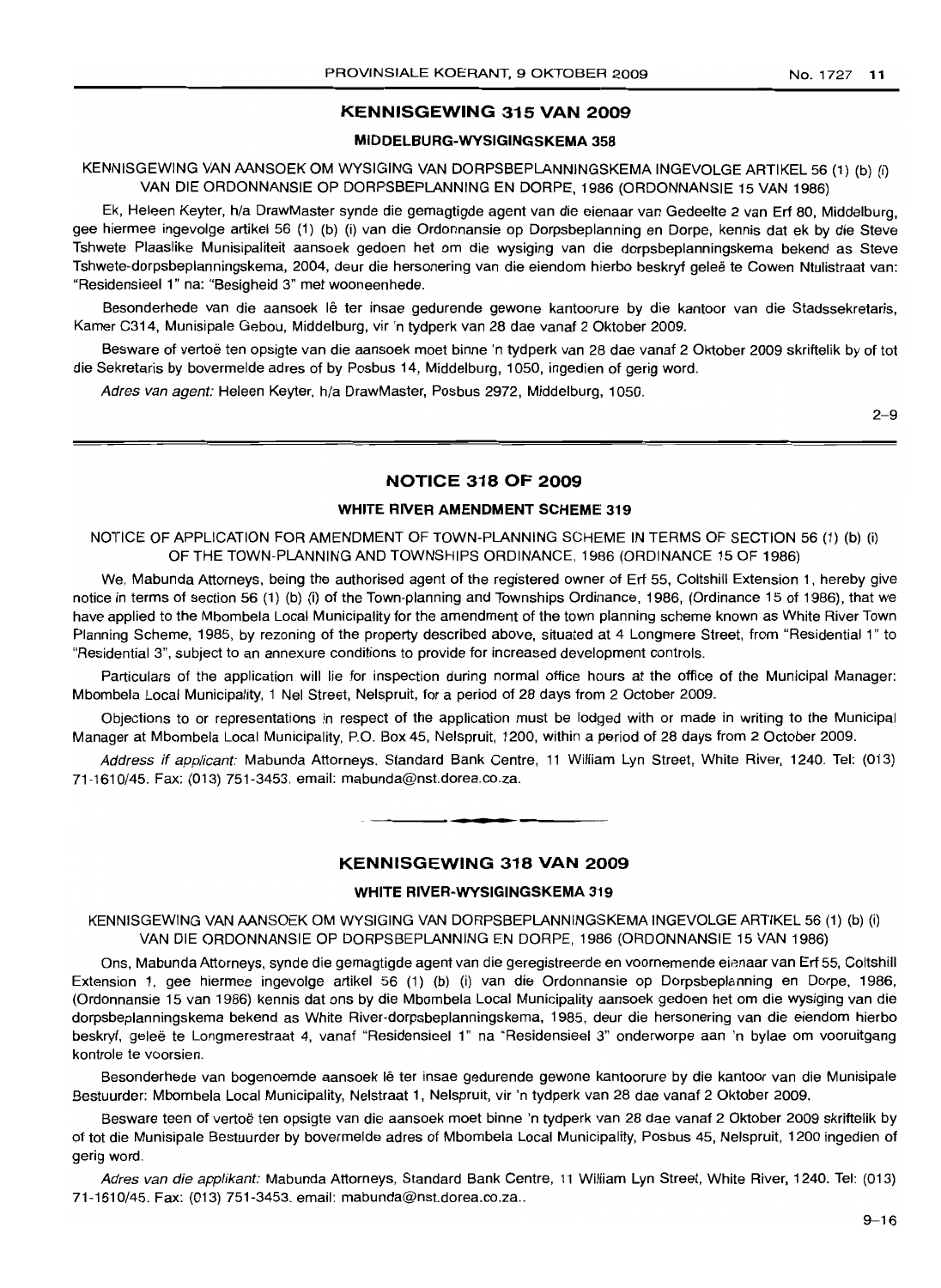# **NOTICE 319 OF 2009**

NOTICE OF APPLICATION FOR AMENDMENT OF TOWN-PLANNING SCHEME IN TERMS OF SECTION 56 (1) (b) (i) OF THE TOWN-PLANNING AND TOWNSHIPS ORDINANCE, 1986 (ORDINANCE 15 OF 1986)

#### **BETHAL TOWN-PLANNING SCHEME, 1980 (AMENDMENT SCHEME 159)**

I, Johan van der Westhuizen TRP (SA), being the authorized agent of the owners of Erf 689, Bethal Extension, located at 8 Freed Street, Bethal Extension, hereby give notice in terms of section 56 (1) (b) (i) of the Town-planning and Townships Ordinance, 1986, that I have applied to the Govan Mbeki Metropolitan Municipality for the amendment of the town-planning scheme in operation known as Bethal Town-planning Scheme, 1980, by the rezoning of the property described above, from "Residential 1" to "Special" for dwelling units at a density of 40 units per hectare and a convenience centre (shop, cafe, restaurant and offices) of not more than 500 m<sup>2</sup>.

Particulars of the application will lie for inspection during normal office hours at the office of the Municipal Manager: Municipal Offices, Central Business Area, Secunda, for a a period of 28 days from 9th October 2009.

Objections to or representations in respect of the application must be lodged with or made in writing to the Municipal Manager, at the above address or at Private Bag X1017, Secunda, 2302, within a period of 28 days from 9th October 2009.

Authorized agent: Wes Town Planners CC, P.O. Box 36558, Menlo Park, Pretoria, 0102. Tel. No. (012) 348-8798. Ref. No. WO/0307.

Advertisements published on: 9th and 16th October 2009.

# **KENNISGEWING 319 VAN 2009**

**• •**

KENNISGEWING VAN AANSOEK OM WYSIGING VAN DORPSBEPLANNINGSKEMA INGEVOLGE ARTIKEL 56 (1) (b) (i) VAN DIE ORDONNANSIE OP DORPSBEPLANNING EN DORPE, 1986 (ORDONNANSIE 15 VAN 1986)

### **BETHAL-DORPSBEPLANNINGSKEMA, 1980 (wySIGINGSKEMA 159)**

Ek, Johan van der Westhuizen SS (SA), synde die gemagtigde agent van die eienaars van Erf 689, Bethal Uitbreiding, geleë te Freedstraat 8, Bethal Uitbreiding, Bethal, gee hiermee ingevolge artikel 56 (1) (b) (i) van die Ordonnansie op Dorpsbeplanning en Dorpe, 1986, kennis dat ek by die Govan Mbeki Munisipaliteit aansoek gedoen het om die wysiging van die dorpsbeplanningskema in werking bekend as Bethal-dorpsbeplanningskema, 1980, deur die eiendom hierbo beskryf, te hersoneer vanaf "Residensieel 1" tot "Spesiaal" vir wooneenhede teen 'n digtheid van 40 wooneenhede per hektaar en 'n geriefsentrum (winkel, kafee, restaurant en kantore) wat nie 500 m<sup>2</sup> sal oorskry nie.

Besonderhede van die aansoek lê ter insae gedurende gewone kantoorure by die kantoor van die Munisipale Bestuurder: Munisipale Kantore, Sentrale Besigheidsgebied, Secunda, vir 'n tydperk van 28 dae vanaf 5 Junie 2009.

Besware teen of vertoë ten opsigte van die aansoek moet binne 'n tydperk van 28 dae vanaf 9 Oktober 2009 skriftelik by of tot die Munisipale Bestuurder by bovermelde adres of by Privaatsak X1017, Secunda, 2302, ingedien of gerig word.

Gemagtigde agent: Wes Town Planners BK, Posbus 36558, Menlo Park, Pretoria, 0102. Tel. No. (012) 348-8798. Verw. No. WO/0307.

Datums van verskyning: 9 en 16 Oktober 2009.

9-16

# **NOTICE 321 OF 2009**

#### **NELSPRUIT AMENDMENT SCHEME 1649**

NOTICE OF AN APPLICATION FOR AMENDMENT OF TOWN-PLANNING SCHEME IN TERMS OF SECTION 56 (1) (b) (i) OF THE TOWN-PLANNING AND TOWNSHIPS ORDINANCE, 1986 (ORDINANCE 15 OF 1986)

We, Mahlori Development Consultants, being the authorised agent of the registered owner of Erf 695, Nelspruit Extension, hereby give notice in terms of section 56 (1) (b) (i) of the Town-planning and Townships Ordinance, 1986 (Ordinance 15 of 1986), that we have applied to the Mbombela Local Municipality for the amendment of the town-planning scheme known as Nelspruit Town-planning Scheme, 1989, by rezoning of the property described above, situated at 31 Van der Merwe Street, from "Residential 1"to "Business 4", subject to an Annexure conditions to provide for decreased development controls.

Particulars of the application will lie for inspection during normal office hours at the office of the Municipal Manager, Mbombela Local Municipality, 1 Nel Street, Nelspruit, for a period of 28 days from 2 October 2009.

Objections to, or representations in respect of the application must be lodged with or made in writing to the Municipal Manager at the above-mentioned address or at Mbombela Local Municipality, PO Box 45, Nelspruit, 1200, within a period of 28 days from 2 October 2009.

Address of applicant: Mahlori Development Consultants, 39A Ehmke Street, Zamangweni, Nelspruit, 1200. Tel: (013) 752-4153. Fax: 086 659 2756. E-mail: makasani.b@gmail.com.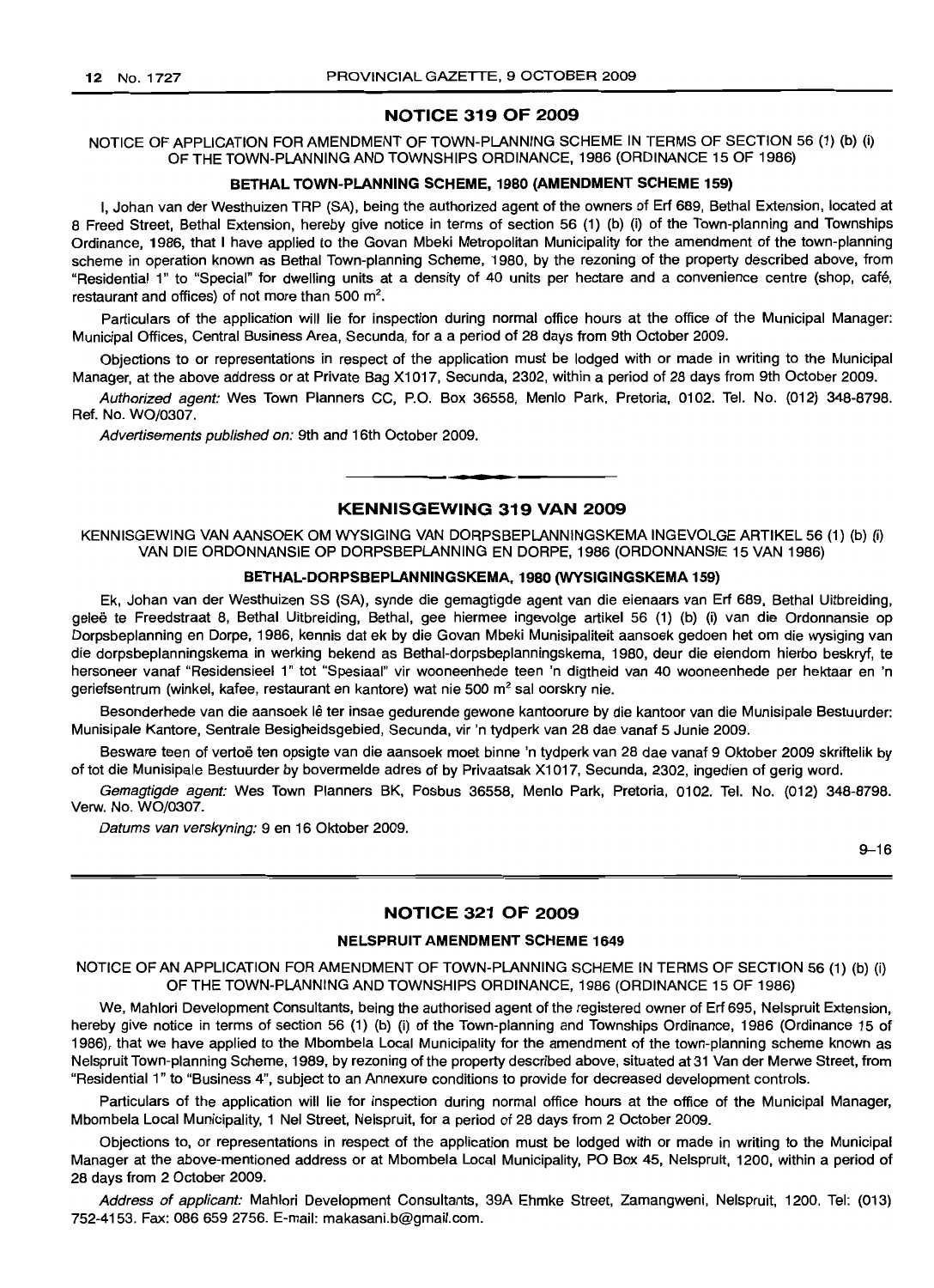# **KENNISGEWING 321 VAN 2009**

#### **NELSPRUIT-WYSIGINGSKEMA 1649**

KENNISGEWING VAN AANSOEK OM WYSIGING VAN DORPSBEPLANNINGSKEMA INGEVOLGE ARTIKEL 56 (1) (b) (i) VAN DIE ORDONNANSIE OP DORPSBEPLANNING EN DORPE, 1986 (ORDONNANSIE 15 VAN 1986)

Ons, Mahlori Development Consultants, synde die gemagtigde agent van die geregistreerde en voornemende eienaar van Erf 695, Nelspruit Extension, gee hiermee ingevolge artikel 56 (1) (b) (i) van die Ordonnansie op Dorpsbeplanning en Dorpe, 1986 (Ordonnansie 15 van 1986), kennis dat ons by die Mbombela Local Municipality aansoek gedoen het om die wysiging van die dorpsbeplanningskema bekend as Nelspruit-dorpsbeplanningskema, 1989, deur die hersonering van die eiendom hierbo beskryf, geleë te Van der Merwestraat 31, vanaf "Residensieel 1" na "Besigheid 4" onderworpe aan 'n Bylae om vooruitgangkontrole te voorsien.

Besonderhede van bogenoemde aansoek lê ter insae gedurende gewone kantoorure by die kantoor van die Munisipale Bestuurder: Mbombela Local Municipality, Nelstraat 1, Nelspruit, vir 'n tydperk van 28 dae vanaf 2 Oktober 2009.

Besware teen of vertoë ten opsigte van die aansoek moet binne 'n tydperk van 28 dae vanaf 2 Oktober 2009 skriftelik by of tot die Munisipale Bestuurder by bovermelde adres of Mbombela Local Municipality, Posbus 45, Nelspruit, 1200, ingedien of gerig word.

Adres van die applikant: Mahlori Development Consultants, 39A Ehmke Street, Zamangweni, Nelspruit, 1200. Tel: (013) 752-4153. Faks: 086 659 2756. E-pos: makasani.b@gmail.com.

 $9 - 16$ 

# **NOTICE 322 OF 2009**

# NOTICE OF APPLICATION FOR THE AMENDMENT OF A TOWN-PLANNING SCHEME IN TERMS OF SECTION 56 (1) OF THE TOWN-PLANNING AND TOWNSHIPS ORDINANCE, 1986 (ORDINANCE 15 OF 1986)

#### **NELSPRUIT AMENDMENT SCHEME 1650**

We, Umsebe Development Planners, represented by Mr BJL van der Merwe, Mr ST Masuku, Mr M Venter and Mr M Loock, being the authorised agent of the intended owner of a proposed portion of Emnotweni Avenue, Riverside Park Extension 1, hereby give notice in terms of section 56 (1) of the Town-planning and Townships Ordinance, 1986 (Ordinance 15 of 1986), that we have applied to the Mbombela Local Municipality for the amendment of the town-planning scheme known as Nelspruit Townplanning Scheme, 1989, by rezoning of the properties described above, from "Existing Public Road" to "Residential 1".

Particulars of this application will lie for inspection during normal office hours at the office of the Secretary of the Assistant Director: Technical Services, Mbombela Local Municipality, Room 205, Second Floor, Nel Street, Nelspruit, 1200, for a period of 28 days from 9 October 2009.

Objections to or representations in respect of the application must be lodged with or made in writing and in duplicate to the Secretary of the Assistant Director: Technical Services, Mbombela Local Municipality at the above-mentioned address or to the Municipal Manager: Mbombela Local Municipality, PO Box 45, Nelspruit, 1200, within a period of 28 days from 9 October 2009 (not later than 6 November 2009).

Address of applicant: Umsebe Development Planners, PO Box 12367, Nelspruit, 1200. Tel: (013) 752-4710.

#### **KENNISGEWING 322 VAN 2009**

**•**

KENNISGEWING VAN AANSOEK OM WYSIGING VAN 'N DORPSBEPLANNINGSKEMA INGEVOLGE ARTIKEL 56 (1) VAN DIE ORDONNANSIE OP DORPSBEPLANNING EN DORPE, 1986 (ORDONNANSIE 15 VAN 198Ei)

#### **NELSPRUIT-WYSIGINGSKEMA 1650**

Ons, Umsebe Ontwikkelingsbeplanners, verteenwoordig deur Mnr. BJL van der Merwe, Mm. ST Masuku, Mnr. M Venter en Mm. M Loock, synde die voorgenome eienaar van 'n gedeelte van Emnotwenirylaan, Riverside Park Uitbreiding 1, gee hiermee ingevolge artikel 56 (1) van Ordonnansie op Dorpsbeplanning en Dorpe, 1986 (Ordonnansie 15 van 1986), kennis dat ons by die Mbombela Plaaslike Munisipaliteit aansoek gedoen het om die wysiging van die dorpsbeplanningskema, bekend as Nelspruit-dorpsbeplanningskema, 1989, deur die hersonering van die eiendom hierbo beskryf, vanaf "Bestaande Openbare Pad" tot "Residensieel 1".

Besonderhede van bogenoemde aansoek lê ter insae gedurende gewone kantoorure by die Sekretaresse van die Assistent-Direkteur: Tegniese Dienste, Mbombela Plaaslike Munisipaliteit, Kamer 205, Tweede Vloer, Nelstraat, Nelspruit, vir 'n tydperk van 28 dae vanaf 9 Oktober 2009.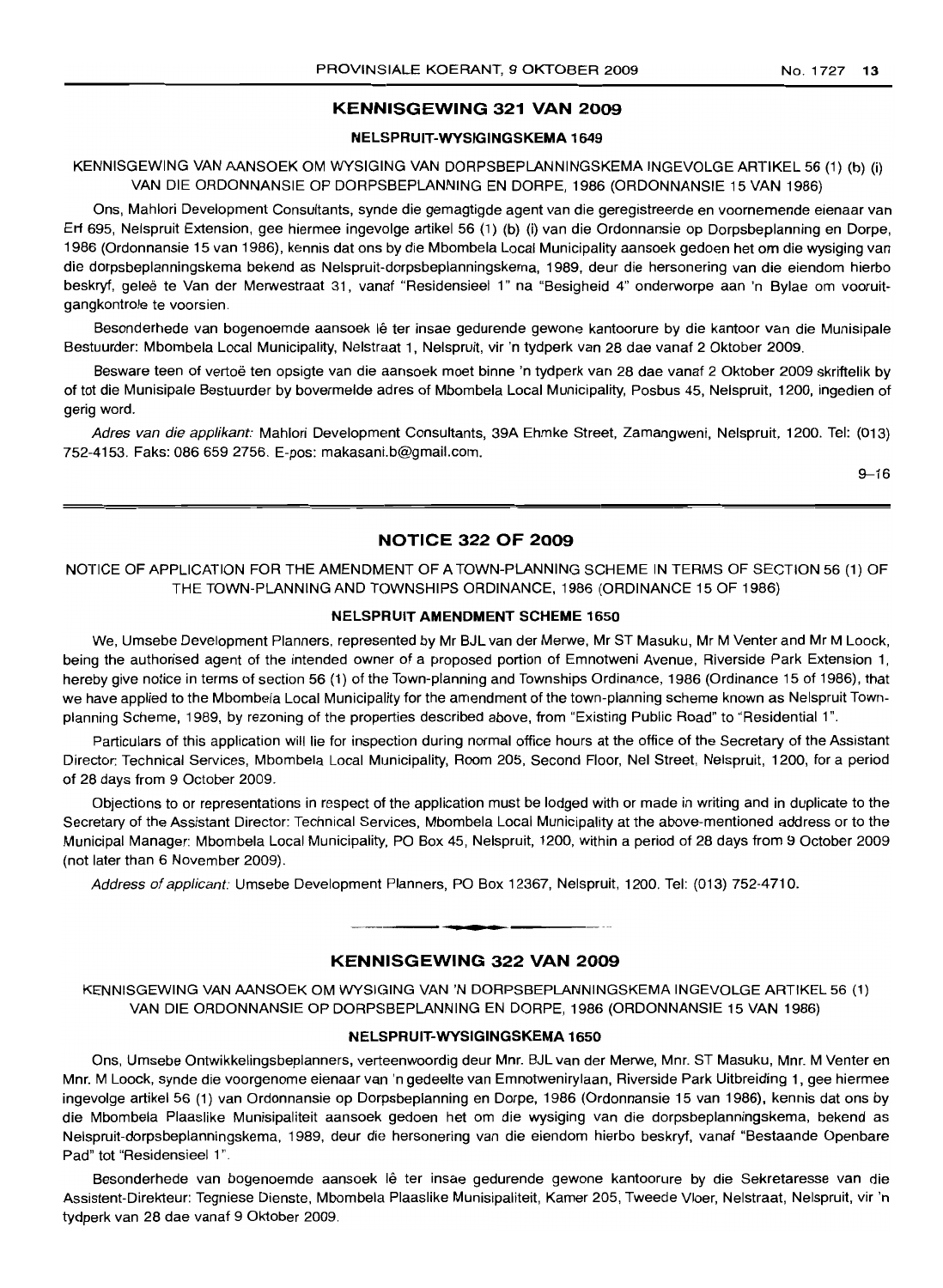Besware teen of vertoe ten opsigte van die aansoek moet binne 'n tydperk van 28 dae vanaf 9 Oktober 2009 (nie later as 6 November 2009) skriftelik en in tweevoud by die Sekretaresse van die Assistent-Direkteur: Tegniese Dienste, by die bovermelde adres of na die Munisipale Bestuurder: Mbombela Munisipaliteit, Posbus 45, Nelspruit, 1200, ingedien of gerig word.

Adres van applikant: Umsebe Ontwikkelingsbeplanners, Posbus 12367, Nelspruit, 1200. Tel: (013) 752-4710.

9-16

# **NOTICE 323 OF 2009**

#### **ERMELO AMENDMENT SCHEME 541**

NOTICE OF APPLICATION FOR AMENDMENT OF TOWN-PLANNING SCHEME IN TERMS OF SECTION 56 (1) (b) (i) OF THE TOWN-PLANNING AND TOWNSHIPS ORDINANCE, 1986 (ORDINANCE 15/1986)

We, Reed & Partners Land Surveyors, being the authorised agent of the owner of Erf 442, Ermelo, hereby give notice in terms of section 56 (1) (b) (i) of the Town-planning and Townships Ordinance, 1986, that we have applied to the Municipality of Msukaligwa for the amendment of the town-planning scheme known as Ermelo Town-planning Scheme, 1982, by the rezoning of the property described above, situated at 45 Fourie Street, Ermelo, from Residential 3 to Business 2.

Particulars of the application will lie for inspection during normal office hours at the office of the Municipal Manager, Civic Centre, Taute Street, Ermelo, for the period of 28 days from 9 October 2009.

Objections to or representations in respect of the application must be lodged with or made in writing to the Municipal Manager at the above address or at P.O. Box 48, Ermelo, 2350, within a period of 28 days from 9 October 2009.

Address of agent: Reed & Partners, Professional Land Surveyors, P.O. Box 132, Ermelo, 2350. Tel. No. (017) 811-2348.

### **KENNISGEWING 323 VAN 2009**

**-**

### **ERMELO-WYSIGINGSKEMA 541**

KENNISGEWING VAN AANSOEK OM WYSIGING VAN DORPSBEPLANNINGSKEMA INGEVOLGE ARTIKEL 56 (1) (b) (i) VAN DIE ORDONNANSIE OP DORPSBEPLANNING EN DORPE, 1986 (ORDONNANSIE 15 VAN 1986)

Ons, Reed & Vennote Landmeters, synde die gemagtigde agent van die eienaar van Erf 442, Ermelo, gee hiermee ingevolge artikel 56 (1) (b) (i) van die Ordonnansie op Dorpsbeplanning en Dorpe, 1986, kennis dat ons by die Munisipaliteit van Msukaligwa aansoek gedoen het om die wysiging van die dorpsbeplanningskema, bekend as Ermelo-dorpsbeplanningskema, 1982, deur die hersonering van die eiendom hierbo beskryf, gelee te Fouriestraat 45, Ermelo, van Residensieel 3 na Besigheid 2.

Besonderhede van die aansoek lê ter insae gedurende gewone kantoorure by die kantoor van die Munisipale Bestuurder, Burgersentrum, Tautestraat, Ermelo, vir 'n tydperk van 28 dae vanaf 9 Oktober 2009.

Besware teen of vertoe ten opsigte van die aansoek moet binne 'n tydperk van 28 dae vanaf 9 Oktober 2009 skriftelik by of tot die Munisipale Bestuurder by bovermelde adres of by Posbus 48, Ermelo, 2350, ingedien of gerig word.

Adres van agent: Reed & Vennote, Professionele Landmeters, Posbus 132, Ermelo, 2350. Tel. No. (017) 811-2348.

9-16

# **NOTICE 324 OF 2009**

# NOTICE OF APPLICATION FOR TOWNSHIP ESTABLISHMENT

NOTICE OF APPLICATION FOR THE ESTABLISHMENT OF A TOWNSHIP IN TERMS OF CHAPTER III, SECTION 96, READ WITH SECTION 100 OF THE TOWN-PLANNING AND TOWNSHIPS ORDINANCE, 1986 (ORDINANCE 15 OF 1986)

We, Woza Nawe Development Planners, on behalf of the registered owner of the properties mentioned hereunder, hereby give notice in terms of section 69 (6) (a) and section 100 of the Town-planning and Townships Ordinance, 1986 (Ordinance 15 of 1986), that we have applied to the Mbombela Municipality for the amendment of the township layout plan, land use rights and development conditions pertaining to approved Drum Rock Industrial Park on Portions 8, 129 and 142 of the farm Friedenheim 282-JT, as set out in the annexure.

Particulars of the application will lie for inspection during normal office hours at the office of the Municipal Manager, Mbombela Municipality, Nel Street, Nelspruit, for a period of 28 days from 9 October 2009.

Objections to or representations in respect of the application must be lodged with or made in writing to the Municipal Manager at the above address or at P.O. Box 45, Nelspruit, 1200, within a period of 28 days from 9 October 2009.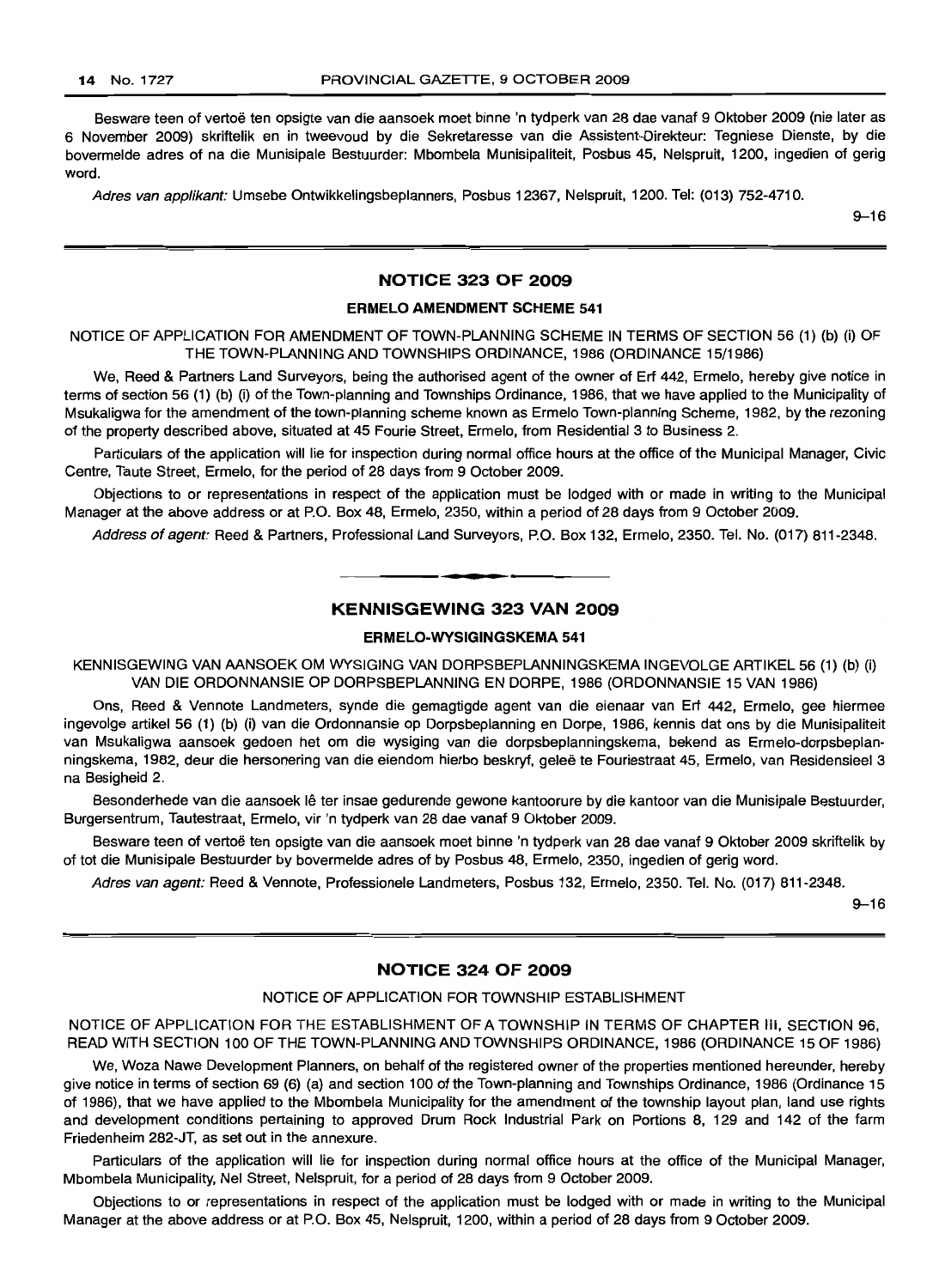#### **ANNEXURE**

#### Name of town: **Drum Rock Industrial Park.**

Total number of erven: 12.

Land uses:

Residential 2-2 erven.

Special for shops, offices, places of refreshment, institutions, place of instruction---2 erven;

Special for hotel, places of refreshment, conference centre and self-catering overnight accommodation---1 erf;

Special for offices, tourism facilities and tourism accommodation, places of refreshment-3 erven;

Private Open Space-2 erven.

The application property (approved Drum Rock Industrial Park) is situated adjacent to the east of the NelspruitlWhite River Road (Road P10-1), directly east of the traffic light intersection to Penryn College.

Address of agent: Woza Nawe Developrnent Planners, P.O. Box 7635, Nelspruit, 1200. Tel/Fax: (013) 744-0282. E-mail: wozanawe!@mweb.co.za

#### **KENNISGEWING 324 VAN 2009**

**• •**

#### KENNISGEWING VAN AANSOEK OM DORPSTIGTING

KENNISGEWING VAN DIE AANSOEK OM DORPSTIGTING INGEVOLGE HOOFSTUK III, ARTIKEL 96, SAAMGELEES MET ARTIKEL 100 VAN DIE DORPSTIGING EN DORPE ORDONNANSIE, 1986 (ORDONNANSIE 15 VAN 1986)

Ons, Woza Nawe Development Planners, narnens die geregistreerde eienaar van die eiendomme hieronder vermeld, gee hierrnee ingevolge artikel 69 (6) (a), saamgelees met artikel 100 van die Ordonnansie op Dorpsbeplanning en Dorpe, 1986 (Ordonnansie 15 van 1986), kennis dat ons by die Mbornbela Munisipaliteit aansoek gedoen het om die wysiging van die goedgekeurde dorpsuitleg, grondgebruiksregte en ontwikkelingsvoorwaardes van die dorpsgebied Drum Rock Industrial Park op Gedeeltes 8, 129 en 142 van die plaas Friedenheim 282-JT, soos vermeld in die Bylae.

Besonderhede van bogenoemde aansoek lê ter insae gedurende gewone kantoorure by die kantoor van die Munisipale Bestuurder, Mbombela Munisipaliteit, Nelstraat, Nelspruit, vir 'n tydperk van 28 dae vanaf 9 Oktober 2009.

Besware teen of vertoë ten opsigte van die aansoek moet binne 'n tydperk van 28 dae vanaf 9 Oktober 2009 skriftelik by die Munisipale Bestuurder by bovermelde adres of by Posbus 45, Nelspruit, 1200, ingedien of gerig word.

#### **BYLAE**

Naam van dorp: **Drum Rock Industrial Park.**

Aantal erwe in dorp: 10.

Grondgebruik:

Residensieel 2-3 erwe;

Spesiaal vir winkels, kantore, verversingsplekke, inrigtings en onderrigplekke--2 erwe;

Spesiaal vir Hotel, verversingsplekke, konferensiesentrum en selfsorg oornagakkommodasie-1 erf;

Spesiaal vir kantore, toerisme-akkommodasie en verversingsplekke-1 erf;

Spesiaal vir toerismeakkommodasie en verversingsplekke-1 erf;

Privaat Oop Ruimte-2 erwe.

Die aansoekpersee! (goedgekeurde Drum Rock Industrial Park) is geleë aangrensend die Nelspruit/Witrivierpad (P10-1), direk oos van die verkeersligkruising na Penryn College.

Adres van applikant: Woza Nawe Development Planners, Posbus 7635, Nelspruit, 1200. Tel/Faks: (013) 744-0282. E-pos:wozanawe!@mweb.co.za

 $9 - 16$ 

### **NOTICE 325 OF 2009**

NOTICE IN TERMS OF SECTION 56 OF THE TOWN-PLANNING AND TOWNSHIPS ORDINANCE, 1986 (ORDINANCE 15 OF 1986)

We Desert-Dream Development Corporation, being the authorised agents of the owner of Portion 14 of Erf 187, Hectorspruit Extension 1, Hectorspruit, hereby give notice in terms of section 56 (1) (b) (i) of the Town-planning and Townships Ordinance, 1986 (Ordinance No. 15 of 1986), that we have applied to the Nkomazi Municipality for the amendment of the Greater Malelane Town-planning Scheme, 1997, by rezoning the property from "Residential 1" to "Business 1".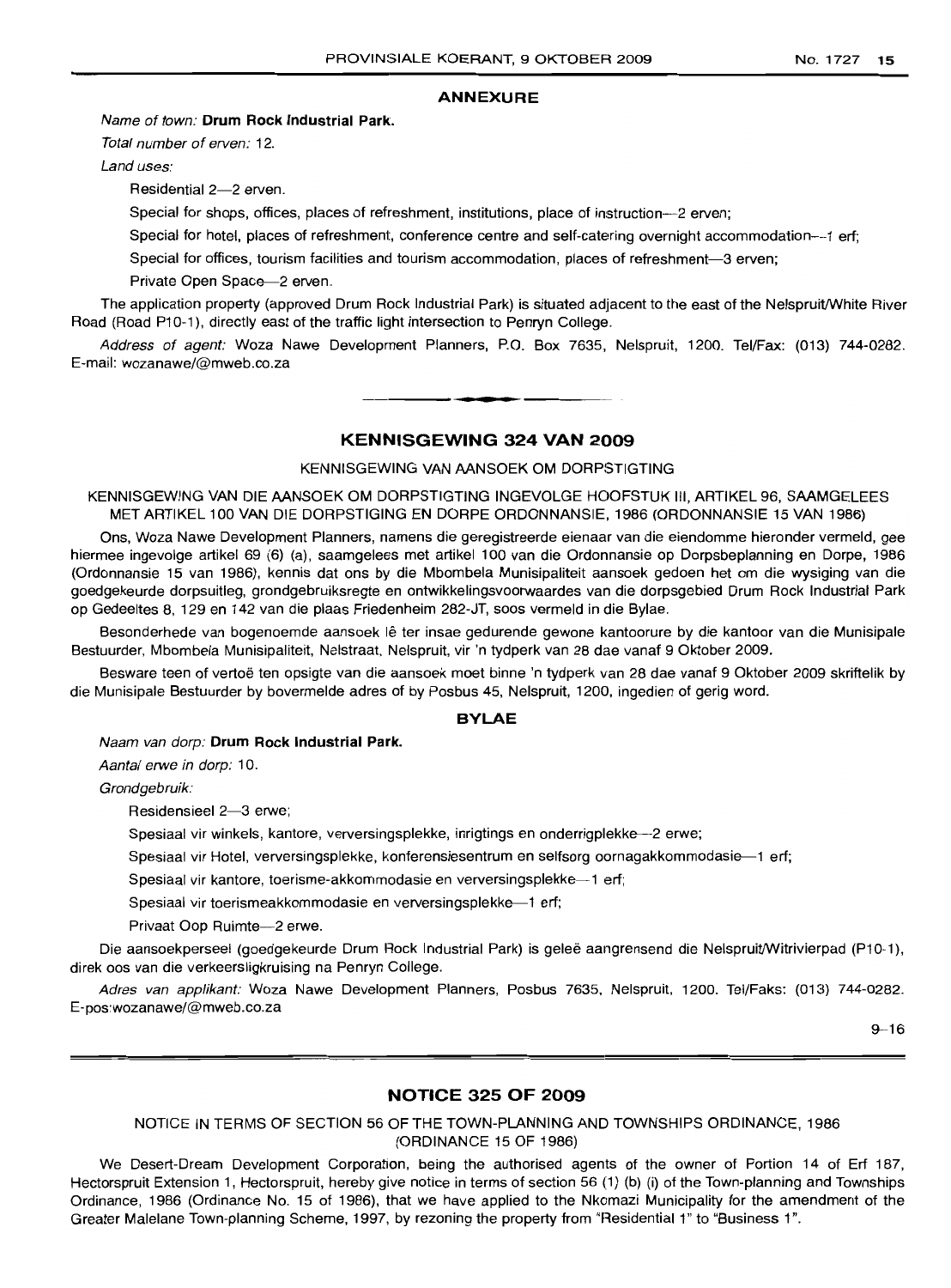All relevant documents relating to the application will be open for inspection during normal office hours at the Technical Department Offices, Opdraend Street, Malelane and at the offices of Desert-Dream Development Corporation, Office 607, 6th Floor, North City House, Braamfontein for a period of 28 days from 9 October 2009 (the date of first publication of this notice).

Any person who wishes to object to the application or submit representations in respect thereof must lodge same in writing to the Town Planner, Technical Department at the above address or to Private Bag X101, Malelane, 1320 and to Desert-Dream Development Corporation within a period of 28 days from 9 October 2009.

Address of agent: Desert-Dream Dev Corp., PO Box 31827, Braamfontein, 2017. Tel: +27 (011) 339-6508. Fax: +27 (011) 339-6504. E-mail: info@desert-dream.co.za

#### **KENNISGEWING 325 VAN 2009**

**•**

KENNISGEWING IN TERME VAN ARTIKEL 56 (1) VAN DIE DORPSBEPLANNING EN DORPE ORDONNANSIE, 1986 (ORDONNANSIE 15 VAN 1986)

Ons, Desert-Dream Development Corporation, synde die gemagtigde agente van die eienaar van Gedeelte 14 van Erf 187, Hectorspruit Uitbreiding 1, Hectorspruit, gee hiermee kennis, in terme van artikel 56 (1) (b) (i) van die Dorpsbeplanning en Dorpe Ordonnansie, 1986 (Ordonnansie No. 15 van 1986), dat ons by die Nkomazi Munisipaliteit aansoek gedoen het vir die wysiging van die Groter Malelane Dorpsbeplanningskema, 1997 met die hersonering van die eiendom van "Residensieel 1" na "Besigheid 1".

Besonderhede van die aansoek lê ter insae gedurende gewone kantoorure by die Tegniese Departementkantore, Opdraendstraat, Malelane Vervoer en Omgewing, by die kantore van Desert-Dream Development Corporation, Office 607, 6th Floor, North City House, Mellestraat 28, Braamfontein, vir 'n tydperk van 28 dae vanaf 9 Oktober 2009 (datum van die eerste publikasie van hierdie kennisgewing).

Besware teen of vertoë ten opsigte van die aansoek moet binne 'n tydperk van 28 dae vanaf 9 Oktober 2009 skriftelik by of tot die Dorpsbeplanner, Tegniese Departement en Omgewing by bovermelde adres of by Private Bag X101, Malelane, 1320 en tot Desert-Dream Development Corporation, ingedien of gerig word.

Adres van agent: Desert-Dream Dev. Corp, Posbus 31827, Braamfontein, 2017. Tel: +27 (011) 339-6508. Fax: +27 (011) 339-6504. E-mail: info@desert-dream.co.za

9-16

### **NOTICE 326 OF 2009**

#### PERMANENT CLOSURE OF PUBLIC ROAD

Notice is hereby given in terms of the provisions of section 67 of the Local Government Ordinance, 1939 (Ordinance 17 of 1939) that the intended owners, HL Hall & Sons Properties (Pty) Ltd, has appointed Umsebe Development Planners to apply on their behalf to Mbombela Local Municipality to alienate and close a portion of Emnotweni Avenue, situated in Riverside Park Extension 1.

Particulars of this application will lie for inspection during normal office hours at the office of the Secretary of the Assistant Director: Technical Services, Mbombela Local Municipality, Room 205, Second Floor, Nel Street, Nelspruit, 1200, for a period of 30 days from 9 October 2009.

Any person wishing to object to the proposed closing, or who wishes to make recommendations in this regard, or who will have any claim for compensation if such a closing is executed, should lodge such objections, recommendations or claims, as the case may be, in writing and in duplicate with the Secretary of the Assistant Director: Technical Services, Mbombela Local Municipality at the above-mentioned address or with the Municipal Manager, Mbombela Local Municipality, PO Box 45, Nelspruit, 1200, within a period of 30 days from 9 October 2009 (no later than 8 November 2009).

Any person wishing to object to the proposed alienation should also lodge such objection in writing and in duplicate with the Secretary of the Assistant Director: Technical Services, Mbombela Local Municipality at the above mentioned address or with the Municipal Manager, Mbombela Local Municipality, PO Box 45, Nelspruit, 1200, within a period of 30 days from 9 October 2009 (no later than 8 November 2009).

Address of applicant: Umsebe Development Planners, PO Box 12367, Nelspruit, 1200. Tel: (013) 752-4710. .**-.**

#### **KENNISGEWING 326 VAN 2009**

#### PERMANENTE SLUITING VAN OPENBARE PAD

Kennis geskied hiremee ingevolge die bepalings van artikel 67 van die Plaaslike Bestuur Ordonnansie, 1939 (Ordonnansie 17 van 1939), dat die voorgenome eienaar, HL Hall & Son Properties (Pty) Ltd, Umsebe Ontwikkelingsbep/anners aangestel het om, namens hulle 'n aansoek te loots by die Mbombela Plaaslike Munisipaliteit om 'n gedeelte van Emnotwenirylaan, Riverside Park Uitbreiding 1, permanent te sluit en te vervreem.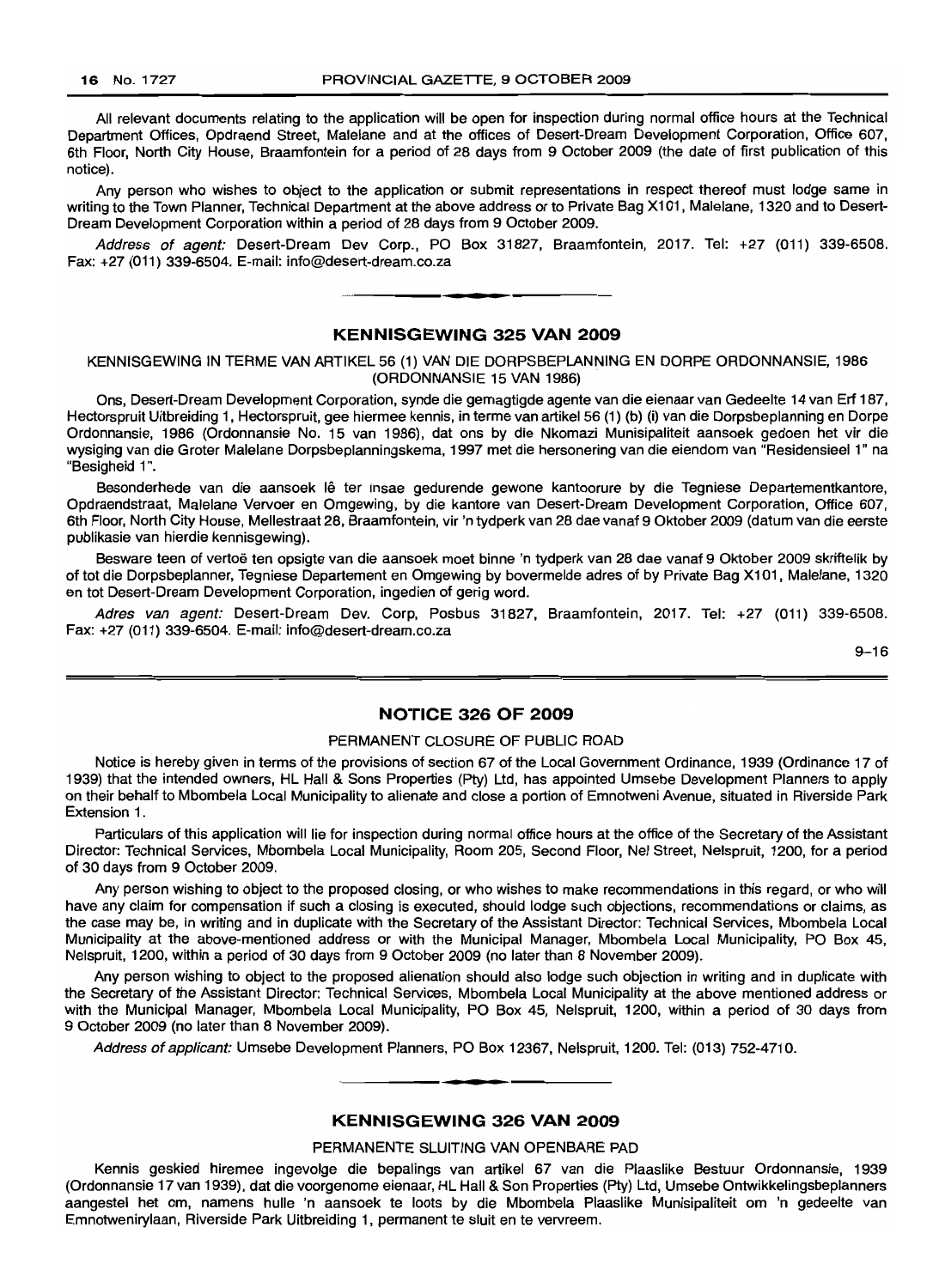Besonderhede van bogenoemde aansoek lê ter insae gedurende gewone kantoorure by die Sekretaresse van die Assistent Direkteur: Tegniese Dienste, Mbombela Plaaslike Munisipaliteit, Kamer 205, Tweede Vloer, Nelstraat, Nelspruit vir 'n tydperk van 30 dae vanaf 9 Oktober 2009.

Enige persoon wat beswaar wil aanteken teen die permanente sluiting van die gedeelte van die openbare pad of vertoë wil rig, of wat enige eis tot skadevergoeding sal he indien sodanige sluiting uitgevoer word, moet sodanige besware, vertoe of eise na gelang van die geval, binne 'n tydperk van 30 dae vanaf 9 Oktober 2009 (nie later as 8 November 2009) skriftelik en in tweevoud by die Sekretaresse van die Assistent Direkteur: Tegniese Dienste by die bovermelde adres of na die Munisipale Bestuurder, Mbombela Munisipaliteit, Posbus 45, Nelspruit, 1200, ingedien of gerig moet word.

Enige persoon wat ook beswaar teen die vervreemding van die gedeelte van die openbare pad wil aanteken, moet so 'n beswaar ook binne 'n tydperk van 30 dae vanaf 9 Oktober 2009 (nie later as 8 November 2008) skriftelik en in tweevoud by die Sekretaresse van die Assistent Direkteur: Tegniese Dienste by die bovermelde adres of na die Munisipale Bestuurder, Mbombela Munisipaliteit, Posbus 45, Nelspruit, 1200, ingedien of gerig moet word.

Adres van applikant: Umsebe Ontwikkelingsbeplanners, Posbus 12367, Nelspruit, 1200. Tel: (013) 752-4710.

 $9 - 16$ 

#### **NOTICE 327 OF 2009**

MPUMALANGA GAMBLING ACT, 1995 (ACT 5 OF 1995), AS AMENDED: APPLICATION FOR A SITE OPERATOR LICENCE

Notice is hereby given that Maria Pedro Pestana, ID: 6406295132081, trading as Live By Nite Eating House, intends submitting an application to the Mpumalanga Gaming Board on 9 October 2009, for a removal of machines from the address: 35 Church Street, Hendrina, Mpumalanga to address: 248 Mouton Street, Hendrina, Mpumalanga. The application will be open for public inspection at the office of the Mpumalanga Gambling Board at First Avenue, Private Bag 9908, White River, South Africa, 1240, from 9 October 2009.

1. The purpose of the application is to obtain a licence to operate and keep limited payout machines on the premises, of the aforesaid business.

2. The applicant's business is located at 248 Mouton Street, Hendrina, Mpumalanga.

3. The owner of the site is Maria Pedro Pestana.

Attention is directed to the provisions of section 26 of the Mpumalanga Gambling Act, 1995 (Act No. 5 of 1995), as amended, which makes provision for the submission of written objections in respect of the application.

Such objections should be lodged within 30 days from 9 October 2009 with the Chief Executive Officer, of the said Gambling Board, whose address is First Avenue, Private Bag 9908, White River, South Africa, 1240.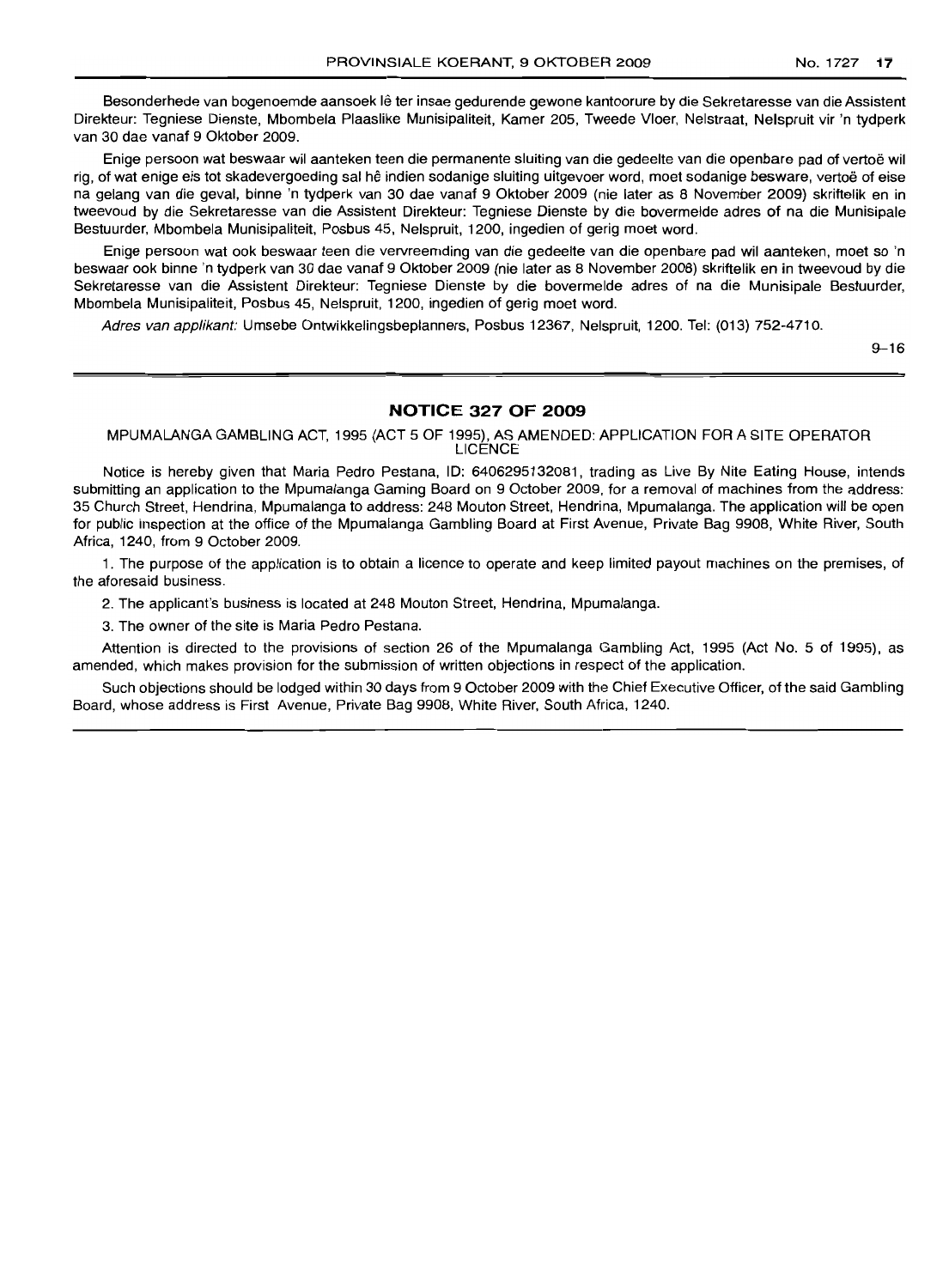# **NOTICE 320 OF 2009**

# **NELSPRUIT AMENDMENT SCHEME 1522**

Notice of application for amendment of the Nelspruit Town Planning Scheme in terms of Section 56(1 )(b)(i) of the Town Planning and Townships Ordinance, 1986 (Ordinance 15 of 1986)

I, Liezl van Niekerk, being the authorised agent of the registered owner of Erf 308, Sonheuwel Town (5 Webb Street) and Portion 1 of Erf 311, Sonheuwel Town (1 Webb Street), hereby gives notice in terms of Section 56(1)(b)(i) of the Town Planning and Townships Ordinance 1986, (Ordinance 15 of 1986), that I have applied to the Mbombela Local Municipality for the amendment of the Town Planning Scheme known as the Nelspruit Town Planning Scheme, 1989, by rezoning of the said properties from "Residential 1" to "Special" for overnight accommodation facilities, a conference room and the existinq dining room for guests with Annexure conditions (Annexure 1068) to allow for specific development conditions.

Particulars of the application will lie for inspection during normal office hours at the office of the Municipal Manager, Civic Centre, Nelspruit, for a period of 28 days from 9 October 2009.

Objections or representations in respect of the application must be lodged with, or made in writing to the address as indicated hereunder or to the Municipal Manager,  $P O Box$ 45, Nelspruit, 1200, within a period of 28 days from 9 October 2009.

Address of applicant: Liezl van Niekerk, POBox 7106, Nelspruit, 1200. Tel/Fax: (013 741 4086) E-mail: Ivnplan@telkomsa.net

# **KENNISGEWING 320 VAN 2009**

**• •**

### **NELSPRUIT WYSIGINGSKEMA 1522**

Kennisgewing van aansoek om wysiging van die Dorpsbeplanningskema ingevolge artikel 56(1 )(b)(i) van die Ordonansie op Dorpsbeplanning en Dorpe, 1986 (Ordonnansie 15 van 1986)

Ek, Liezl van Niekerk, synde die gemagtigde agent van die geregistreerde eienaar van Erf 308, Sonheuwel Dorp (Webbstraat 5) en Gedeelte 1 van Erf 311, Sonheuwel Dorp (Webbstraat 1), gee hiermee ingevolge Artikel 56(1 )(b)(i) van die Ordonnansie op Dorpsbeplanning en Dorpe, 1986 (Ordonnansie 15 van 1986), kennis dat ek by die IVlbombela Plaaslike Munisipaliteit aansoek gedoen het vir die wysiging van die Dorpsbeplanningskema bekend as die Nelspruit Dorpsbeplanningskema, 1989, vir die hersonering van gemelde eiendomme vanaf "Residensieel 1" na "Spesiaal" vir oornag akkommodasie fasiliteite, 'n konferensiekamer en die bestaande eetplek vir gaste met Bylae voorwaardes (Bylae 1068) om voorsiening te maak vir spesifieke ontwikkelingsvoorwaardes.

Besonderhede van die aansoek lê ter insae gedurende gewone kantoorure by die kantoor van die Munisipale Bestuurder, Burgersentrum, Nelspruit, vir 'n tydperk van 28 dae vanaf 9 Oktober 2009.

Besware en of vertoe ten opsigte van die aansoek moet binne 'n tydperk van 28 dae vanaf 9 Oktober 2009, skriftelik by die onderstaande adres of by die Munisipale Bestuurder, Posbus 45, Nelspruit, 1200, ingedien of gerig word.

Adres van applikant: Liezl van Niekerk, Posbus 7106, Nelspruit, 1200. Tel/Fax: (013- 741 4086) E-pos: Ivnplan@telkomsa.net